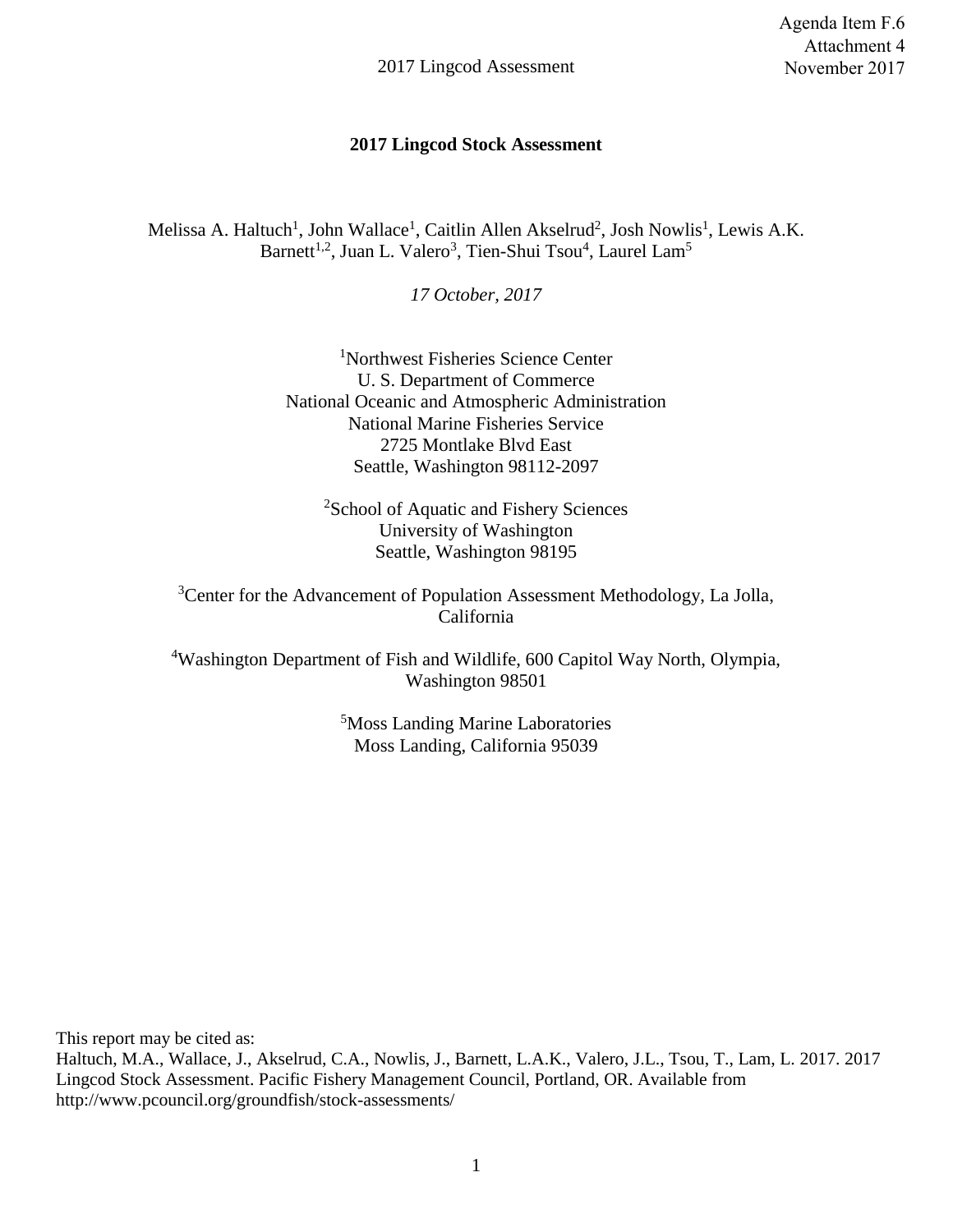# **Contents**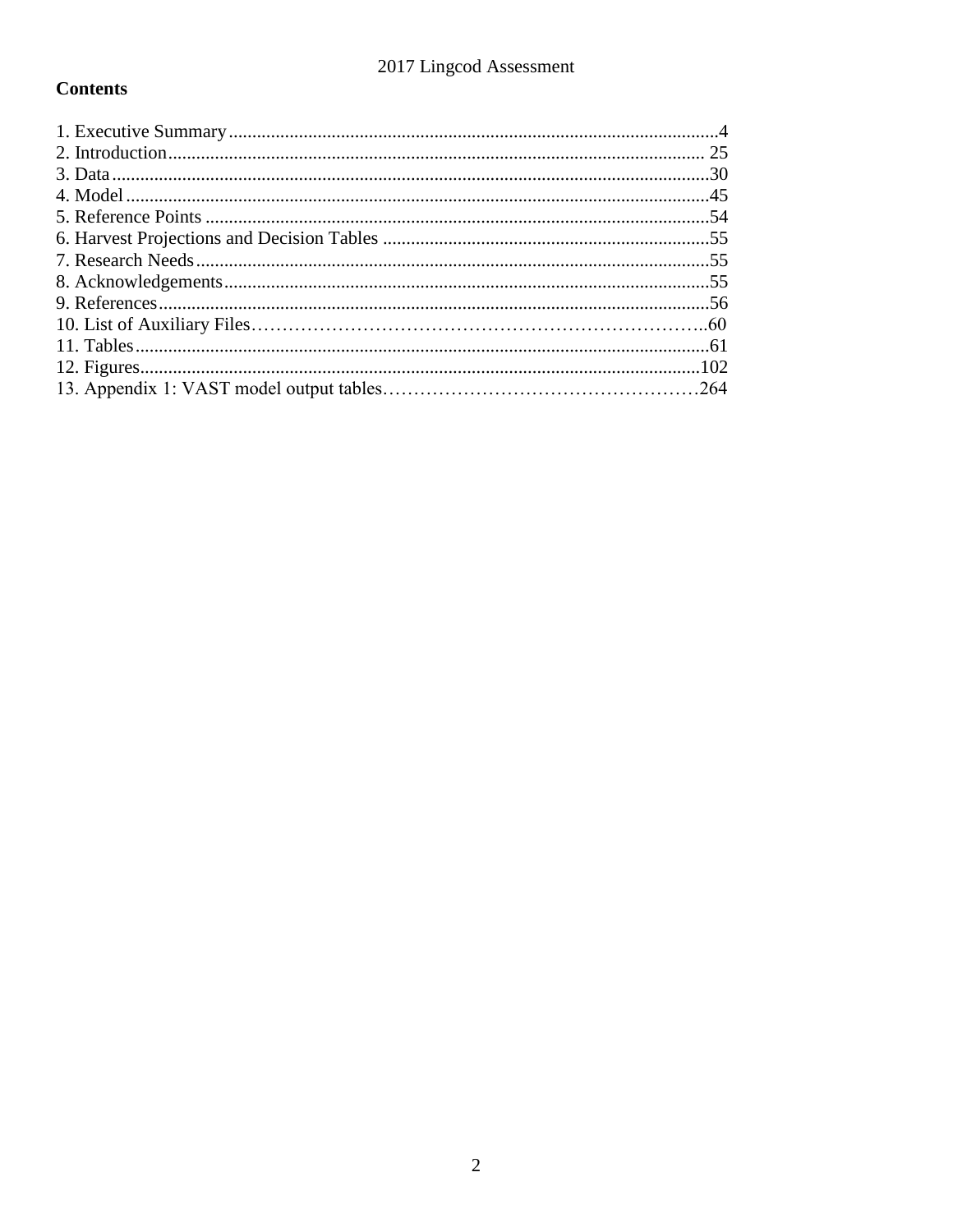### **Executive Summary**

### **Stock**

This assessment applies to lingcod (*Ophiodon elongatus*) off the West Coast of the United States, and is conducted as two separate single stock assessment models, Washington and Oregon in the north, and California in the south. Four fisheries are modeled in the north: commercial trawl (including limited landings in other net gears), commercial fixed gears, and WA and OR recreational fisheries. Three fisheries are modeled in the south: commercial trawl (including limited landings in other net gears), commercial fixed gears, and CA recreational fisheries. Both models start in1889, at the onset of landings.

### **Landings**

Historical commercial catch reconstructions were provided by each state that extend through 1995, 1986, and 1980 for Washington, Oregon, and California, respectively. Recent landings, from 1981 forward, were obtained from PacFIN. However, WDFW and ODFW staff advised that the catch reconstructions be used rather than PacFIN for overlapping years as the reconstructions are regarded as more reliable. Commercial landings were aggregated into two fleets: 1) vessels using primarily trawl gear, but also including other net gear that caught a small fraction of the fish, and 2) vessels using fixed gear such as longline, troll, and hook and line (Tables a and b, Figures a and b). Commercial discards were modeled using discard rate and length composition data to estimate retention curves, while estimates of recreational discards were included in the total landings. Landings declined significantly during 1980 to 2000, with trawl landings dominating the catch in the north, and recreational landings dominating the catch in the south. More recently landings in both regions have been increasing, with the recreational component of the landings growing in the north, and the recreational landings continuing to dominate in the south.

|       | North Trawl | North Fixed | <b>WA</b>    | Oregon       | Total  |
|-------|-------------|-------------|--------------|--------------|--------|
| Years | Gear        | Gears       | Recreational | Recreational | Catch  |
| 2005  | 79.32       | 58.01       | 78.31        | 140.84       | 356.48 |
| 2006  | 115.58      | 78.63       | 62.18        | 107.61       | 364.01 |
| 2007  | 113.63      | 71.17       | 68.21        | 104.02       | 357.03 |
| 2008  | 118.79      | 92.78       | 70.81        | 89.34        | 371.72 |
| 2009  | 93.47       | 81.47       | 74.25        | 78.76        | 327.95 |
| 2010  | 77.76       | 47.22       | 91.43        | 93.94        | 310.35 |
| 2011  | 283.43      | 57.64       | 117.78       | 114.99       | 573.83 |
| 2012  | 373.23      | 64.87       | 122.32       | 155.25       | 715.68 |
| 2013  | 360.35      | 78.34       | 127.32       | 224          | 790.01 |
| 2014  | 217.53      | 82.2        | 141.58       | 176.09       | 617.41 |
| 2015  | 163.4       | 132.54      | 271.95       | 226.17       | 794.07 |
| 2016  | 262.74      | 98.31       | 349.69       | 154.66       | 865.4  |

#### **Table a. Recent landings, north. All units are in metric tons.**

\* Note that the WA recreational landings are entered into SS as numbers of fish, as reported by WDFW, SS then internally converts these landings to weights. The quantities reported for WA landings are the model converted values in metric tons.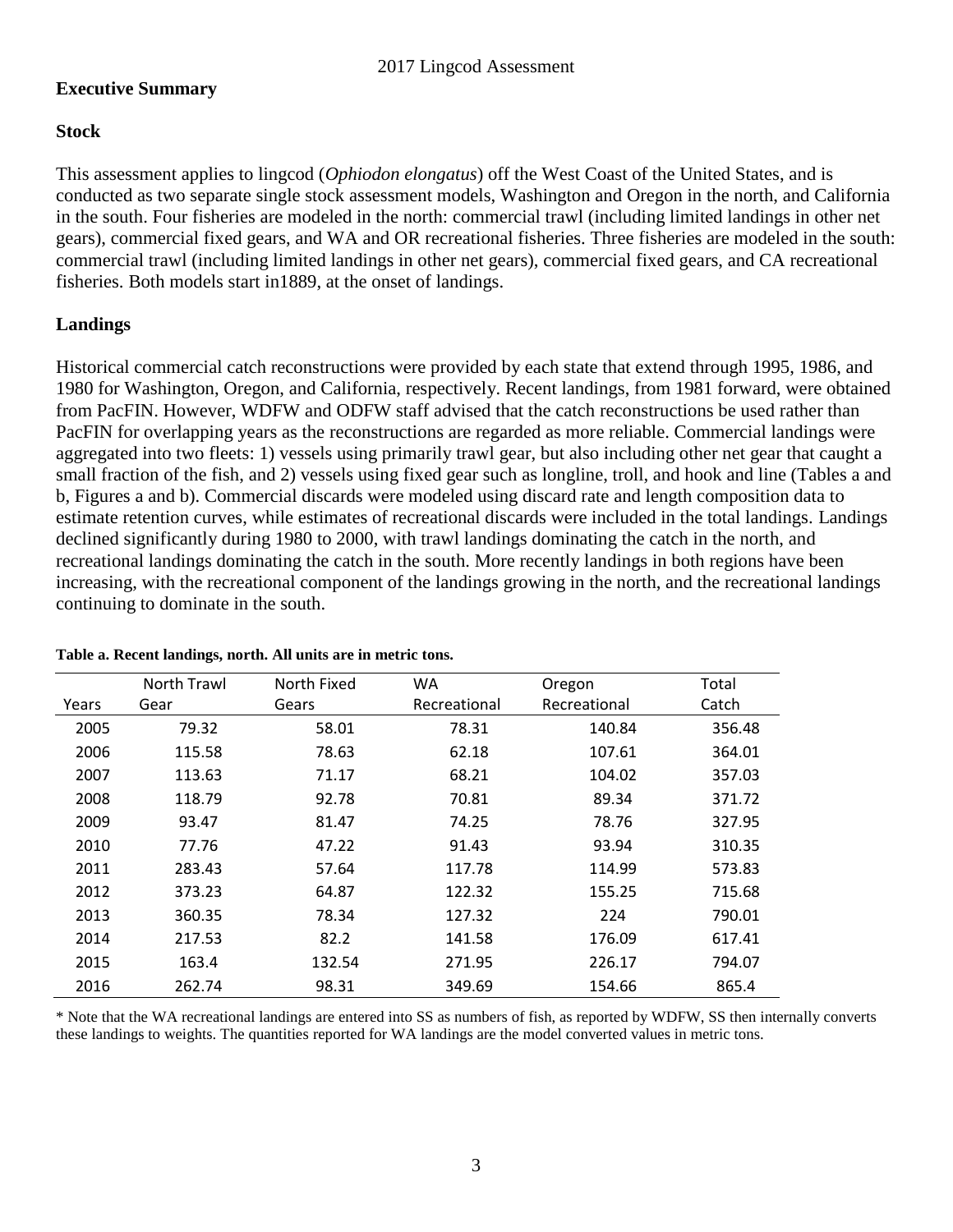| Table b. Recent landings, south. |             |             |              |          |  |  |  |
|----------------------------------|-------------|-------------|--------------|----------|--|--|--|
|                                  | South Trawl | South Fixed | South        | Total    |  |  |  |
| Years                            | Gears       | Gears       | Recreational | Landings |  |  |  |
| 2005                             | 20.23       | 40.77       | 387.79       | 448.78   |  |  |  |
| 2006                             | 24.79       | 36.08       | 316.87       | 377.74   |  |  |  |
| 2007                             | 42.74       | 36.47       | 190.73       | 269.94   |  |  |  |
| 2008                             | 34          | 36.22       | 106.96       | 177.18   |  |  |  |
| 2009                             | 31.71       | 25.04       | 133.44       | 190.19   |  |  |  |
| 2010                             | 23.05       | 23.68       | 107.35       | 154.08   |  |  |  |
| 2011                             | 6.67        | 26.22       | 230.24       | 263.13   |  |  |  |
| 2012                             | 16.34       | 31.46       | 281.44       | 329.23   |  |  |  |
| 2013                             | 23.61       | 41.19       | 432.99       | 497.78   |  |  |  |
| 2014                             | 36.77       | 70.06       | 571.82       | 678.65   |  |  |  |
| 2015                             | 42.17       | 106.32      | 715.36       | 863.85   |  |  |  |
| 2016                             | 40.21       | 75.62       | 647.29       | 763.12   |  |  |  |



**Figure a. North area landings.**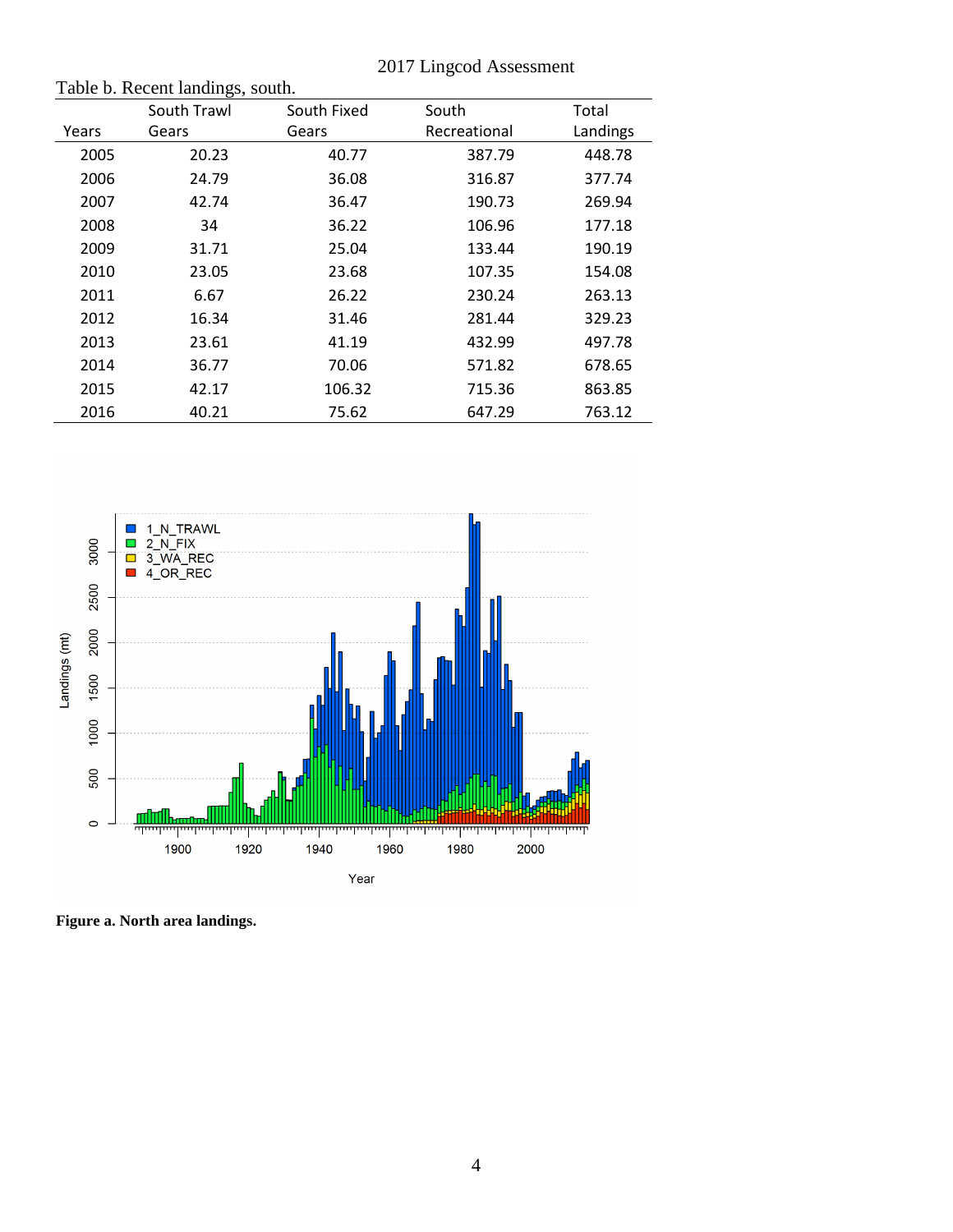



#### **Data and Assessment**

This assessment uses the Stock Synthesis (SS) fisheries stock assessment model, version 3.30.03.07. Lingcod has been modeled using various age-structured forward-projection models since the mid-1990s, with the most recent assessments conducted during 2005 (Jagielo et al. 2005) and 2009 (Hamel et al. 2009). Base model data sets include: landings data from each fleet; commercial discard data from the West Coast Groundfish Observer Program (WCGOP), NMFS Triennial bottom trawl survey, NWFSC bottom trawl survey, the NWFSC Hook and Line survey, PacFIN commercial logbook CPUE, OR nearshore commercial CPUE, both WA and OR recreational CPUE (North Only), commercial, recreational, and research length composition data, and survey age composition data (including CAAL data from the NWFSC bottom trawl survey). Concerns regarding biased sampling of commercial and recreational age composition data compared to the lengths lead to these data being removed from the base models. However, this issue can be addressed prior to the next assessment so that the lingcod age data can be included in the base models. In this assessment the impact of the current age data are show as model sensitivities. A research age and length composition data set from WDFW was also removed from the base model as the data set was limited and uninformative.

A wide range of sensitivity model runs for both the north and south stocks produce similar trajectories of stock decline and recovery, generally agreeing that both north and south lingcod stocks have increased since a low point during the 1990s. Of the key productivity parameters female natural mortality is fixed at the prior, male natural mortality is estimated, and stock-recruit steepness is fixed at 0.7, in keeping with the treatment of h for similar nest guarding species (e.g. Kelp Greenling). In the north, the base model is most sensitive to the inclusion of the fishery age data sets. Including only the Washington and Oregon conditional age-at-length data from the recreational fishery results in a lower estimate of unfished biomass but a similar estimate of stock status. Including only the marginal commercial age composition data results in a higher estimate of unfished biomass but similar stock status. In the south, the model is sensitive to removing the research data set collected by Lam et al., which results in a much higher unfished biomass estimate but a similar estimate of stock status. The south model is highly sensitive to the inclusion of the CA onboard observer index, which suggests a similar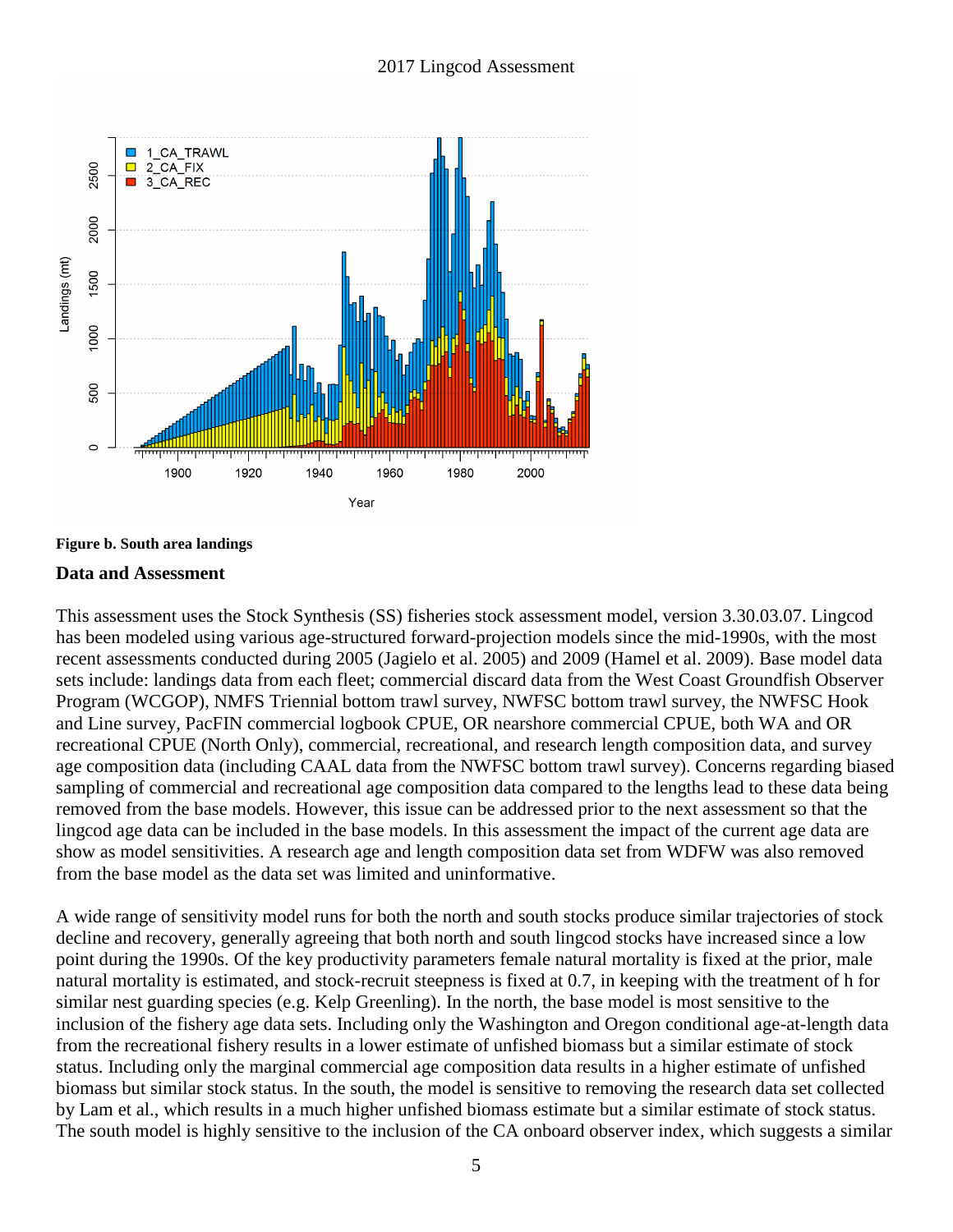unfished stock size but a stock status that is well below the overfished threshold. Selectivity for all fleets and surveys were estimated using the composition data and are all estimated to be dome-shaped during recent years.

#### **Stock Biomass**

Tables c and d, and Figures c through f show the trends in spawning biomass and stock depletion. The north base model indicates that the lingcod female spawning biomass off of Washington and Oregon declined rapidly in the 1980s and 1990s, hitting a low during the mid-1990s, and has subsequently recovered to levels above the target reference point. The south base model indicates that the lingcod female spawning biomass off of California declined rapidly in the 1970s and early 1980s, reaching a low point during the 1990s, but that the southern stock has recovered above the minimum stock size threshold and remains in the precautionary zone (i.e. below the target reference point).

Stock status is currently estimated to be above the target reference point (40% of the estimated unfished spawning biomass) at 57.9% (47.9–67.8, 95% asymptotic interval) in the north and in the precautionary zone at 32.1% (11.1–53.1, 95% asymptotic interval) in the south. Unfished spawning biomass was measured at 37,947 mt (25,776–50,172 mt, 95% asymptotic interval) in the north and 20,260 mt (15,304–25,215 mt, 95% asymptotic interval) in the south. Spawning biomass at the beginning of 2017 was estimated to be 21,976 mt  $(12,517-31,434 \text{ mt}, 95\%$  asymptotic interval) in the north and 6,509 mt  $(1,624-11,394 \text{ mt}, 95\%$  asymptotic interval) in the south. The north stock is estimated to have been below the target reference point from approximately the 1980s through the early 2000s, while the south stock is currently estimated to be in the precautionary zone.

|       | Spawning | 95% Asymptotic |                         | 95% Asymptotic |
|-------|----------|----------------|-------------------------|----------------|
| Years | Output   | Interval       | Estimated Depletion (%) | Interval       |
| 2005  | 14,711   | 8,479-20,943   | 38.7                    | $31.5 - 46.0$  |
| 2006  | 15,569   | 8,989-22,149   | 41                      | $33.5 - 48.5$  |
| 2007  | 15,833   | 9,111-22,556   | 41.7                    | $34.1 - 49.3$  |
| 2008  | 15,842   | 9,095-22,589   | 41.7                    | $34.2 - 49.2$  |
| 2009  | 15,627   | 8,940-22,314   | 41.2                    | $33.8 - 48.5$  |
| 2010  | 15,441   | 8,826-22,056   | 40.7                    | $33.4 - 47.9$  |
| 2011  | 15,912   | 9,150-22,674   | 41.9                    | $34.7 - 49.1$  |
| 2012  | 17,522   | 10,122-24,923  | 46.1                    | $38.3 - 54.0$  |
| 2013  | 19,235   | 11,116-27,355  | 50.7                    | $42.1 - 59.2$  |
| 2014  | 20,366   | 11,723-29,009  | 53.6                    | $44.6 - 62.7$  |
| 2015  | 20,939   | 12,019-29,858  | 55.1                    | $45.8 - 64.5$  |
| 2016  | 21,258   | 12,150-30,365  | 56                      | $46.4 - 65.5$  |
| 2017  | 21,976   | 12,517-31,434  | 57.9                    | $47.9 - 67.8$  |

Table c. Recent trend in spawning biomass and stock depletion, north.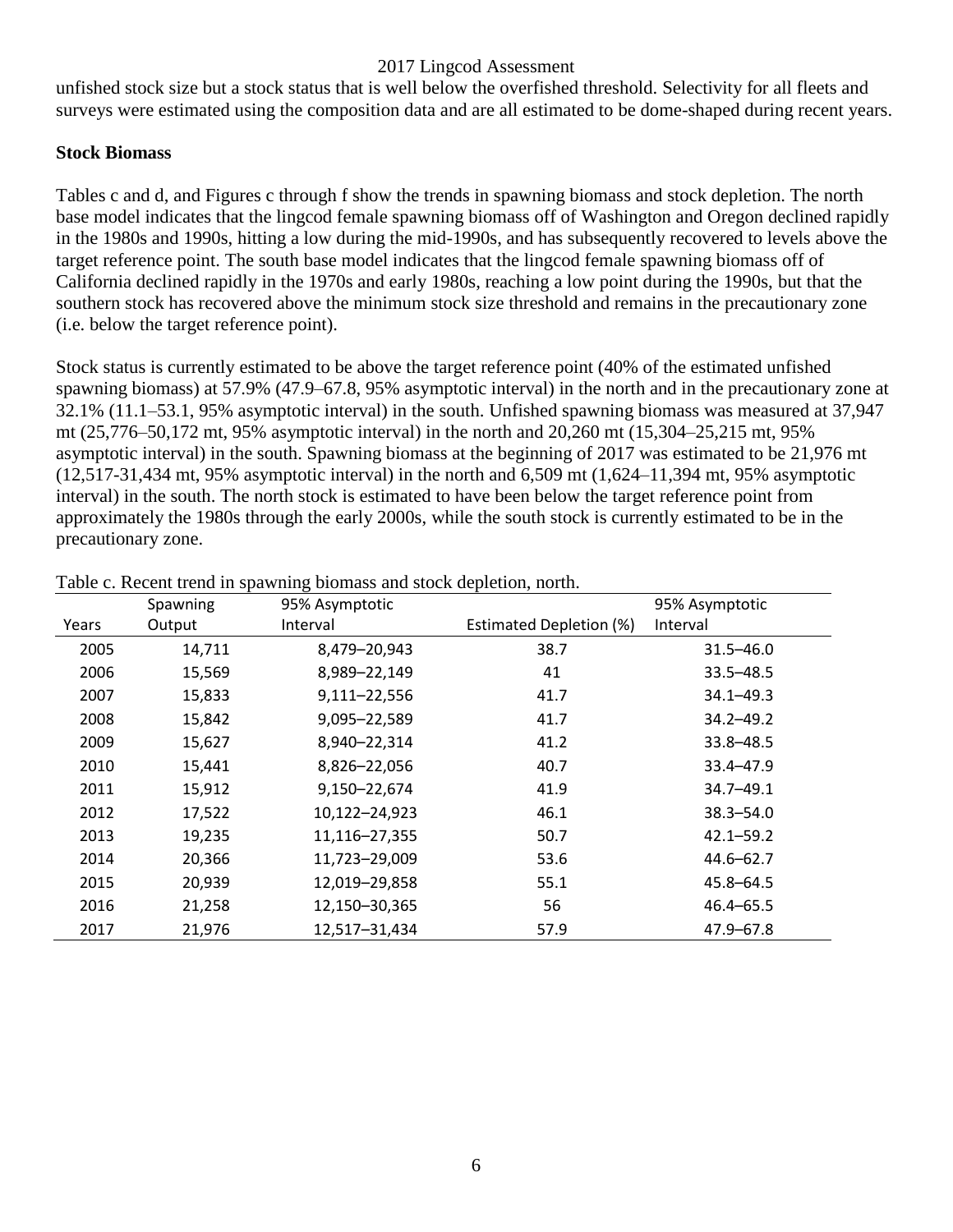|       | Spawning | 95% Asymptotic |                                | 95% Asymptotic |
|-------|----------|----------------|--------------------------------|----------------|
| Years | Output   | Interval       | <b>Estimated Depletion (%)</b> | Interval       |
| 2005  | 4,398    | 1,475-7,321    | 21.7                           | $8.7 - 34.7$   |
| 2006  | 4,667    | 1,443-7,892    | 23                             | $8.8 - 37.3$   |
| 2007  | 4,757    | 1,362-8,153    | 23.5                           | $8.5 - 38.4$   |
| 2008  | 4,681    | 1,260-8,102    | 23.1                           | $8.1 - 38.1$   |
| 2009  | 4,496    | 1,169-7,824    | 22.2                           | $7.6 - 36.8$   |
| 2010  | 4,232    | 1,062-7,401    | 20.9                           | $7.0 - 34.7$   |
| 2011  | 4,065    | 1,044-7,087    | 20.1                           | $6.9 - 33.2$   |
| 2012  | 4,032    | 1,081-6,983    | 19.9                           | $7.1 - 32.7$   |
| 2013  | 4,242    | 1,224-7,259    | 20.9                           | $7.9 - 34.0$   |
| 2014  | 4,674    | 1,407-7,942    | 23.1                           | $9.0 - 37.1$   |
| 2015  | 5,209    | 1,527-8,891    | 25.7                           | $9.9 - 41.5$   |
| 2016  | 5,827    | 1,561-10,093   | 28.8                           | $10.4 - 47.1$  |
| 2017  | 6,509    | 1,624-11,394   | 32.1                           | $11.1 - 53.1$  |

Table d. Recent trend in spawning biomass and stock depletion, south.





**Figure c. Time series of spawning biomass, north.**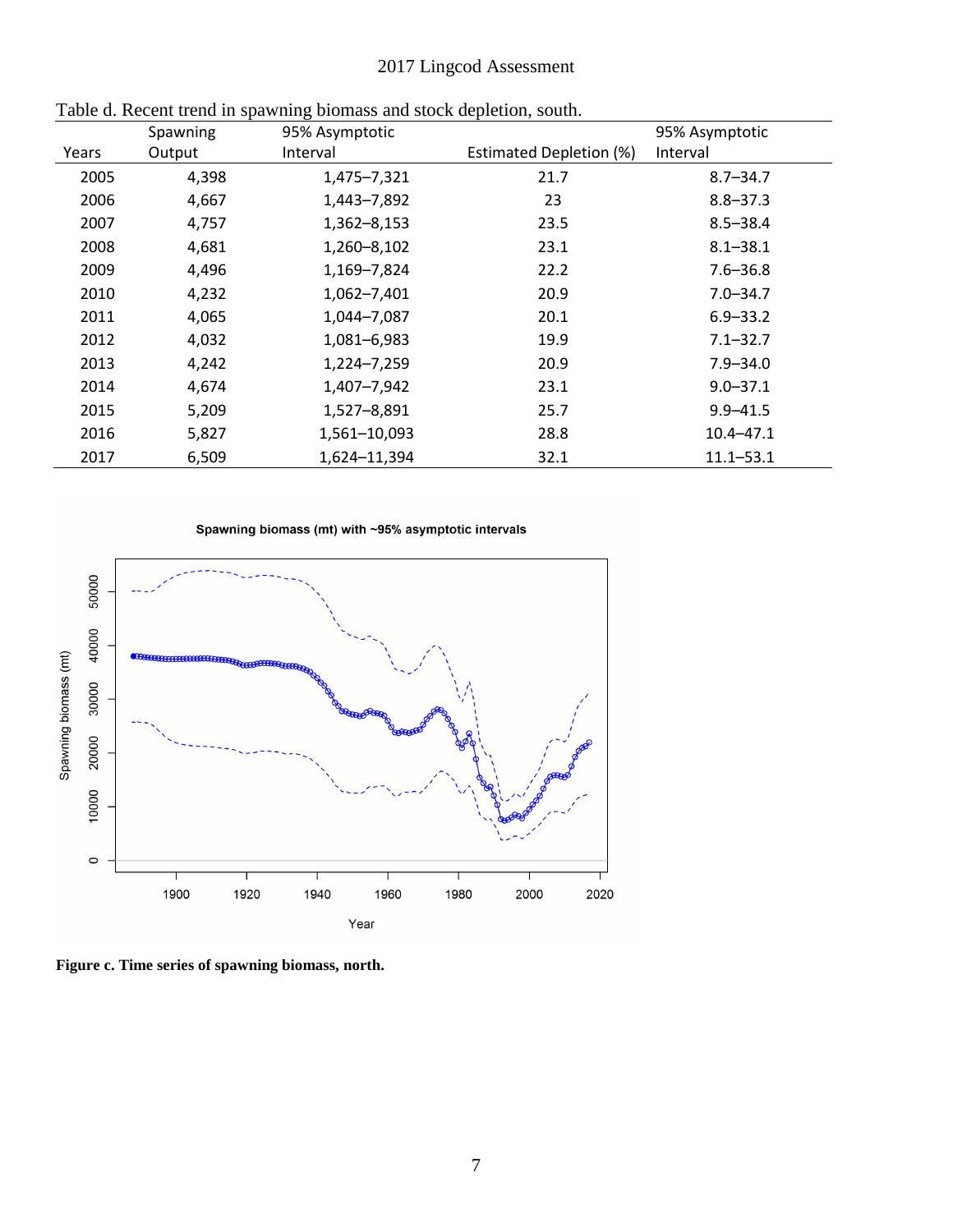Spawning depletion with ~95% asymptotic intervals



**Figure d. Time series of stock depletion, north.**

Spawning biomass (mt) with ~95% asymptotic intervals



**Figure e. Time series of spawning biomass, south.**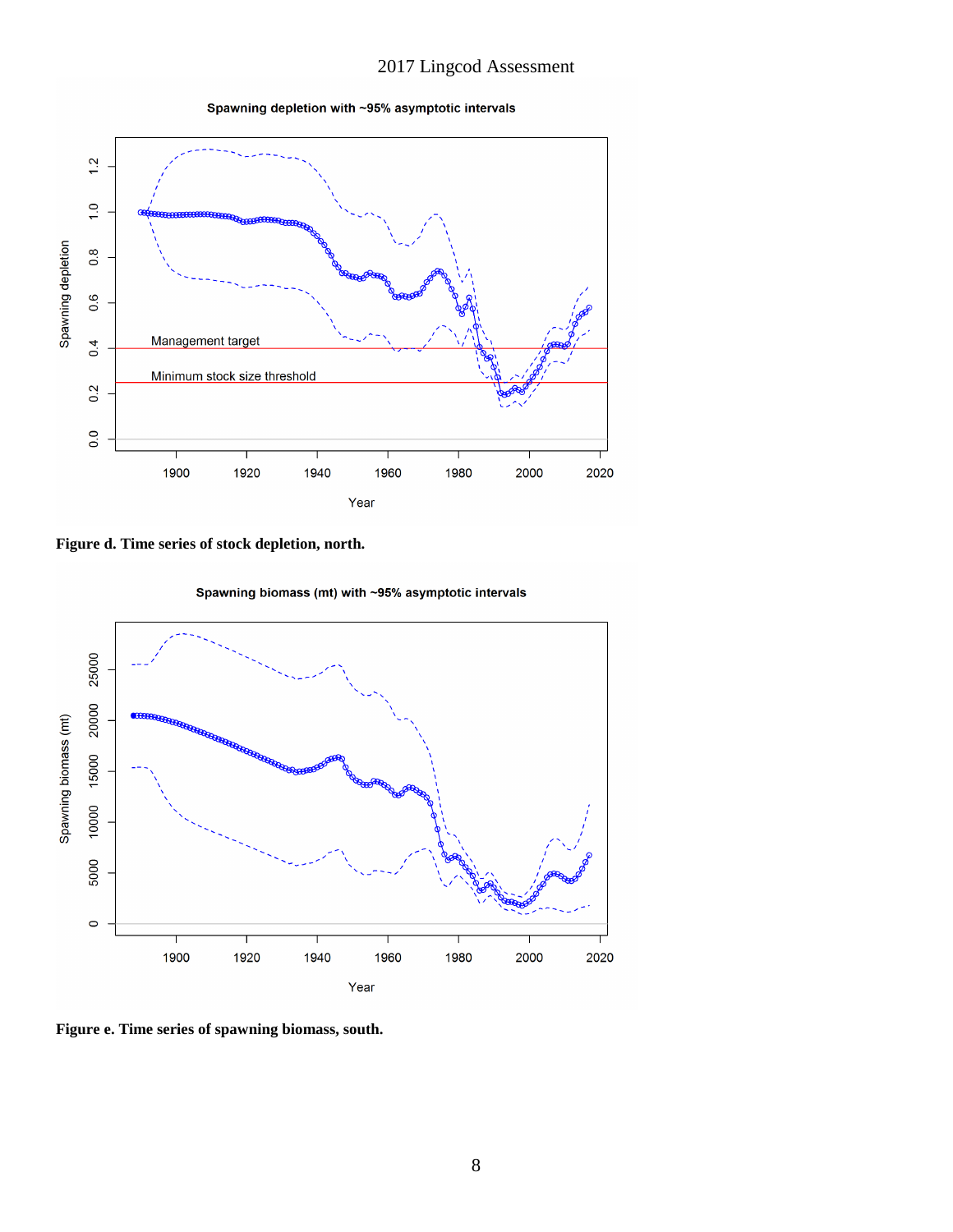Spawning depletion with ~95% asymptotic intervals



**Figure f. Time series of stock depletion, south.**

#### **Recruitment**

Recruitments in both the north and south were estimated from the model start through 2016 (Tables e and f, Figures g and h). Recruitments from 2017 forward are drawn exclusively from the stock-recruit curve, with corresponding levels of uncertainty. Large recruitment events in the north are estimated to have occurred during 1964-1965, 1969-1970, 1978-1980, 1985, 1990-1991, 2008, 2013 and 2015, while low recruitments were estimated to have occurred during 1986, 1996-1998, 2002-2007, 2011-2012, and 2014. Large recruitment events in the south are estimated to have occurred during 1961, 1973-1974, 1976-1977, and 1984-1985, while low recruitments were estimated to have occurred during 1981-1982, 1992-1993, 1995, 1997- 1998, 2002-2009, and 2014-2016. It is notable that lingcod in the south have not had a recruitment near historical high values since the mid-1980s.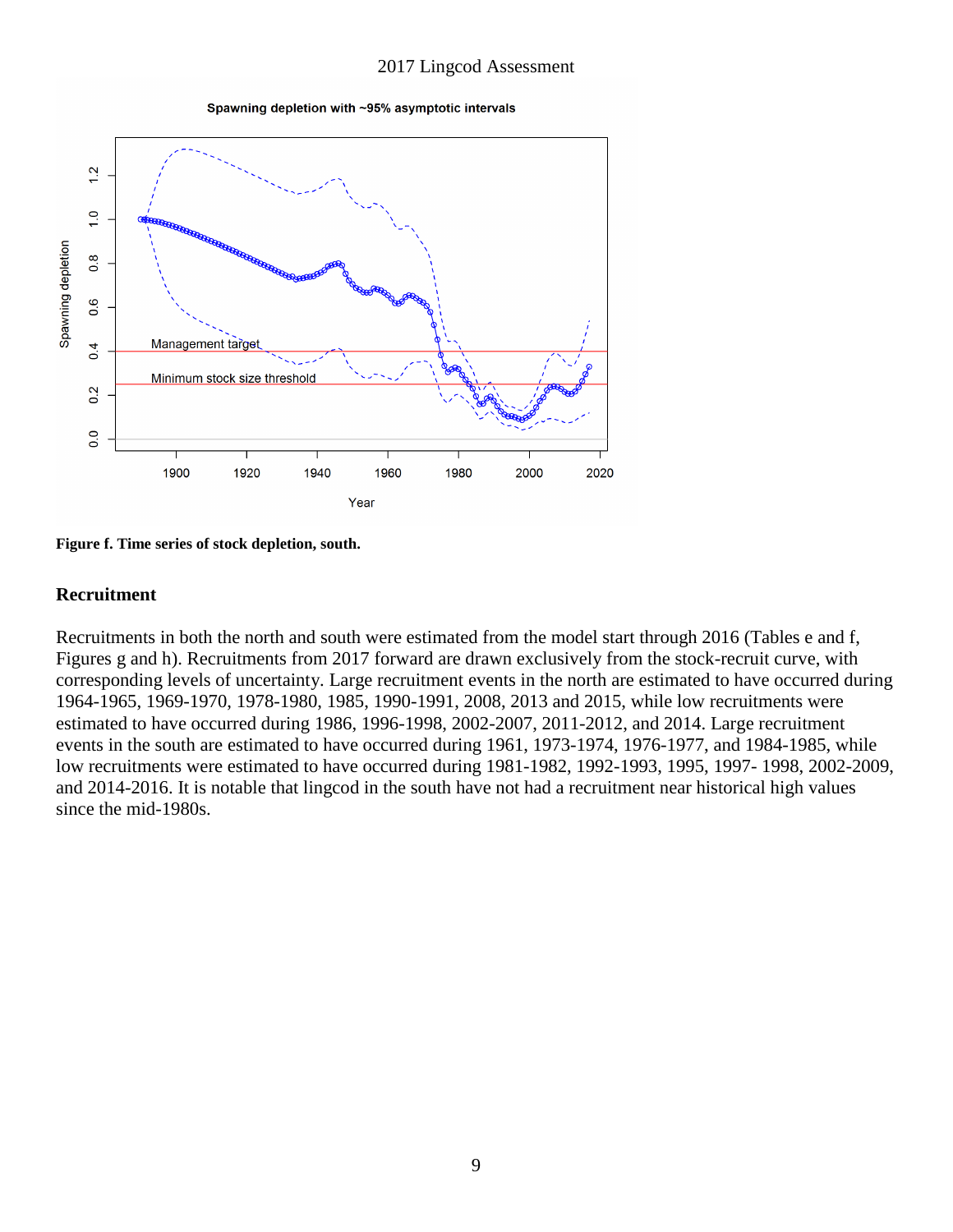|                          |                                                                                                                                   |                                                                                                                                                                                                                                                                                 | $\omega$ . $\mu$ $\mu$ $\mu$ $\mu$ $\omega$ $\mu$ $\mu$ $\mu$                                                                                      |
|--------------------------|-----------------------------------------------------------------------------------------------------------------------------------|---------------------------------------------------------------------------------------------------------------------------------------------------------------------------------------------------------------------------------------------------------------------------------|----------------------------------------------------------------------------------------------------------------------------------------------------|
|                          | 95%                                                                                                                               |                                                                                                                                                                                                                                                                                 | 95%                                                                                                                                                |
| Recruitment<br>(1,000's) | Asymptotic<br>Interval                                                                                                            | Recruitment<br>Deviations                                                                                                                                                                                                                                                       | Asymptotic<br>Interval                                                                                                                             |
|                          |                                                                                                                                   |                                                                                                                                                                                                                                                                                 | $-1.158 - -$                                                                                                                                       |
| 2,892                    | 1,763-4,742                                                                                                                       | $-0.803$                                                                                                                                                                                                                                                                        | 0.447                                                                                                                                              |
|                          |                                                                                                                                   |                                                                                                                                                                                                                                                                                 | $-0.918 - -$                                                                                                                                       |
| 3,664                    | 2,262-5,935                                                                                                                       | $-0.579$                                                                                                                                                                                                                                                                        | 0.241                                                                                                                                              |
|                          |                                                                                                                                   |                                                                                                                                                                                                                                                                                 | $-0.715 - -$                                                                                                                                       |
|                          |                                                                                                                                   |                                                                                                                                                                                                                                                                                 | 0.058                                                                                                                                              |
|                          |                                                                                                                                   |                                                                                                                                                                                                                                                                                 | $0.607 - 0.977$                                                                                                                                    |
|                          |                                                                                                                                   |                                                                                                                                                                                                                                                                                 | $-0.346 - 0.267$                                                                                                                                   |
| 6,671                    | 4,304-10,340                                                                                                                      | 0.022                                                                                                                                                                                                                                                                           | $-0.238 - 0.281$                                                                                                                                   |
|                          |                                                                                                                                   |                                                                                                                                                                                                                                                                                 | $-0.814-$                                                                                                                                          |
|                          |                                                                                                                                   |                                                                                                                                                                                                                                                                                 | 0.150                                                                                                                                              |
|                          |                                                                                                                                   |                                                                                                                                                                                                                                                                                 | $-0.774-$                                                                                                                                          |
|                          |                                                                                                                                   |                                                                                                                                                                                                                                                                                 | 0.107                                                                                                                                              |
|                          |                                                                                                                                   |                                                                                                                                                                                                                                                                                 | $0.156 - 0.718$                                                                                                                                    |
|                          |                                                                                                                                   |                                                                                                                                                                                                                                                                                 | $-0.929 - 0.191$                                                                                                                                   |
|                          |                                                                                                                                   |                                                                                                                                                                                                                                                                                 | $-0.422 - 1.082$                                                                                                                                   |
| 7,516                    | 2,755-20,502                                                                                                                      | $-0.041$                                                                                                                                                                                                                                                                        | $-1.057 - 0.975$                                                                                                                                   |
| 8,037                    | 2,813-22,958                                                                                                                      | 0                                                                                                                                                                                                                                                                               | $-1.078 - 1.078$                                                                                                                                   |
|                          |                                                                                                                                   |                                                                                                                                                                                                                                                                                 |                                                                                                                                                    |
|                          |                                                                                                                                   |                                                                                                                                                                                                                                                                                 |                                                                                                                                                    |
|                          |                                                                                                                                   |                                                                                                                                                                                                                                                                                 | 95% Asymptotic                                                                                                                                     |
|                          |                                                                                                                                   |                                                                                                                                                                                                                                                                                 | Interval                                                                                                                                           |
|                          |                                                                                                                                   |                                                                                                                                                                                                                                                                                 | $-1.989 - 0.942$                                                                                                                                   |
|                          |                                                                                                                                   |                                                                                                                                                                                                                                                                                 | $-2.417 - 1.235$                                                                                                                                   |
|                          |                                                                                                                                   |                                                                                                                                                                                                                                                                                 | $-1.723 - 0.832$                                                                                                                                   |
| 1,752                    | 1,043-2,942                                                                                                                       | $-0.449$                                                                                                                                                                                                                                                                        | $-0.759 - 0.138$                                                                                                                                   |
| 1,884                    | 1,118-3,175                                                                                                                       | $-0.362$                                                                                                                                                                                                                                                                        | $-0.678 - 0.045$                                                                                                                                   |
| 3,727                    | 2,218-6,264                                                                                                                       | 0.342                                                                                                                                                                                                                                                                           | $0.067 - 0.617$                                                                                                                                    |
| 3,255                    | 1,855-5,711                                                                                                                       | 0.221                                                                                                                                                                                                                                                                           | $-0.098 - 0.540$                                                                                                                                   |
| 3,773                    | 2,058-6,917                                                                                                                       | 0.372                                                                                                                                                                                                                                                                           | $0.018 - 0.726$                                                                                                                                    |
| 5,066                    | 2,728-9,408                                                                                                                       | 0.648                                                                                                                                                                                                                                                                           | $0.279 - 1.017$                                                                                                                                    |
| 2,030                    | 1,056-3,901                                                                                                                       | $-0.301$                                                                                                                                                                                                                                                                        | $-0.788 - 0.187$                                                                                                                                   |
| 1,783                    | $815 - 3,902$                                                                                                                     | $-0.466$                                                                                                                                                                                                                                                                        | $-1.157 - 0.225$                                                                                                                                   |
| 1,425                    | 490-4,143                                                                                                                         | $-0.857$                                                                                                                                                                                                                                                                        | $-1.940 - 0.226$                                                                                                                                   |
|                          | 1,042-15,002                                                                                                                      | 0                                                                                                                                                                                                                                                                               | $-1.470 - 1.470$                                                                                                                                   |
|                          | 4,460<br>14,491<br>6,292<br>4,058<br>4,319<br>10,580<br>4,851<br>10,322<br>Recruitment<br>(1,000's)<br>620<br>441<br>769<br>3,953 | Table e. Recent recruitment, north.<br>2,761-7,203<br>9,685-21,681<br>3,961-9,996<br>2,497-6,593<br>2,649-7,042<br>6,697-16,714<br>2,528-9,307<br>4,638-22,973<br>Table f. Recent recruitment, south.<br>95%<br>Asymptotic<br>Interval<br>319-1,204<br>217-898<br>$416 - 1,421$ | $-0.387$<br>0.792<br>$-0.039$<br>$-0.482$<br>$-0.44$<br>0.437<br>$-0.369$<br>0.33<br>Recruitment<br>Deviations<br>$-1.466$<br>$-1.826$<br>$-1.277$ |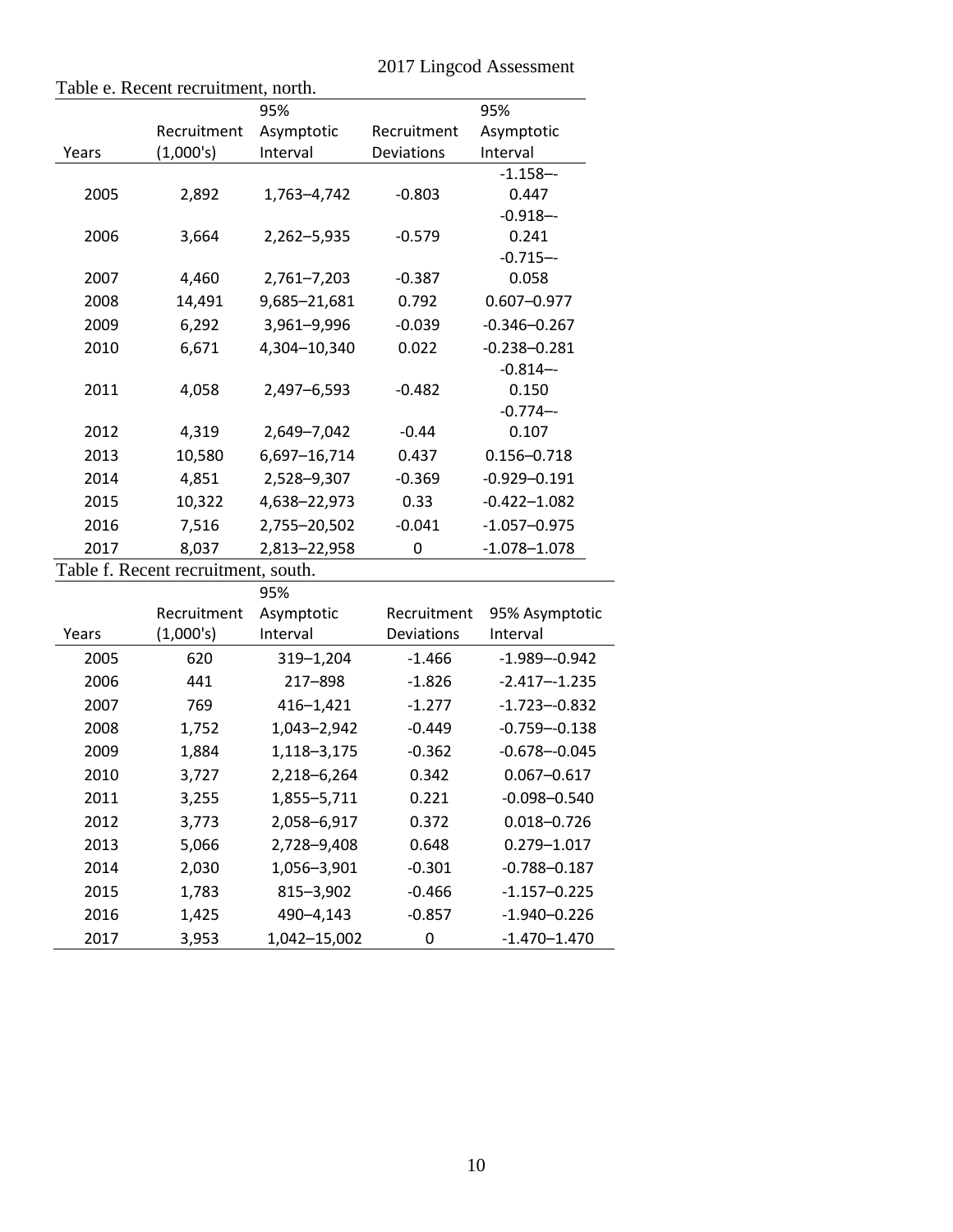Age-0 recruits (1,000s) with ~95% asymptotic intervals



**Figure g. Time series of estimated recruitment, north.**



Age-0 recruits (1,000s) with ~95% asymptotic intervals

**Figure h. Time series of estimated recruitments, south.**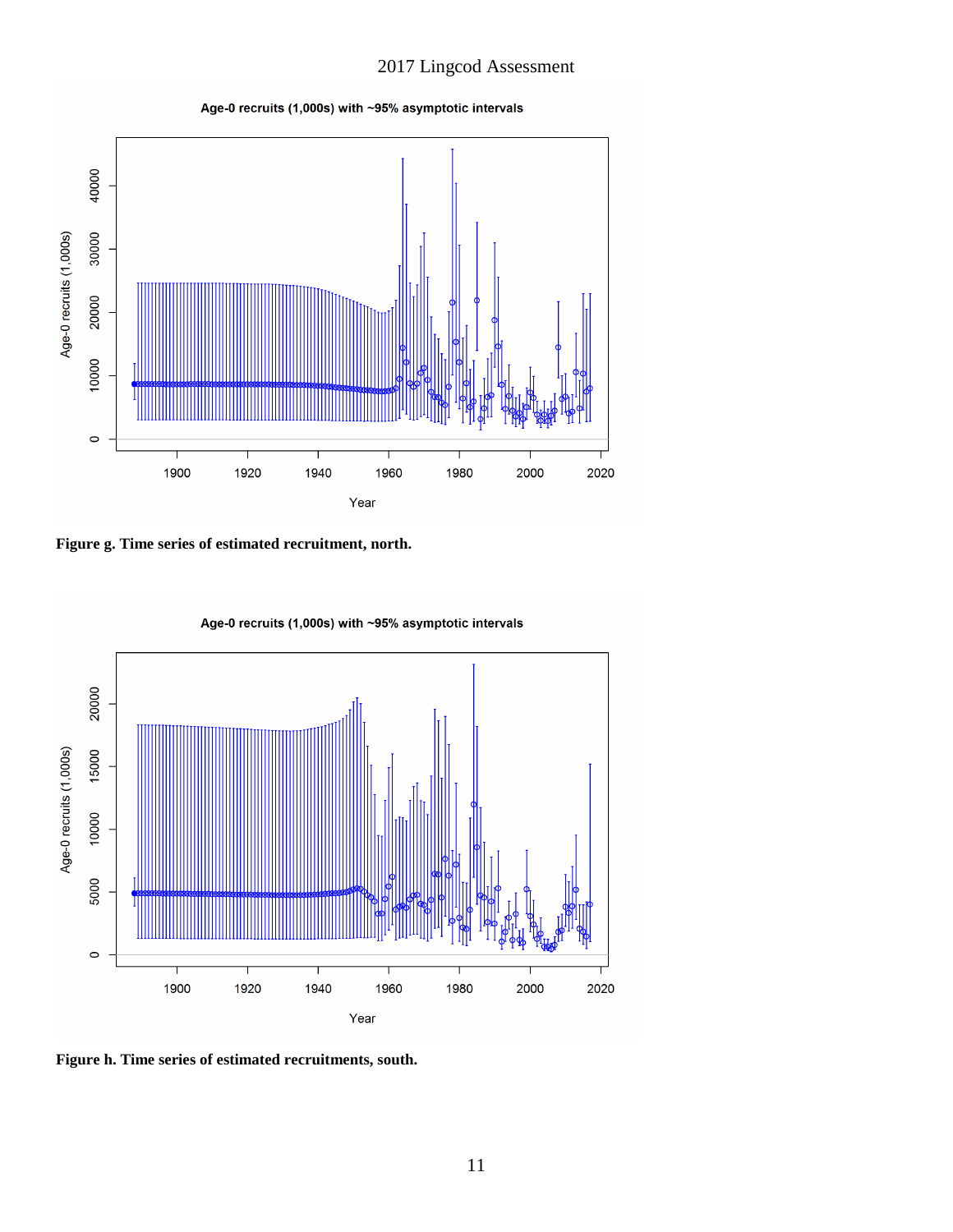### **Exploitation Status**

Historical harvest rates rose steadily through the 1990s, exceeding the target SPR harvest rate for several decades (Tables g and h, Figures i through l). Estimated harvest rates for the north and south models have not exceeded management target levels in recent years (Tables g and h, Figures i through l). However, in the south during the early 2000's it appears that harvest rates exceeded the management target for two years. In recent years, the spawning potential ratio (SPR) for lingcod in both areas has been above the proxy target of 45% (indicating fishing mortality rates are below the target). The full exploitation history in terms of both biomass and relative SPR, (1-SPR)/(1-SPR45%), is portrayed graphically via a phase plot (Figures k and l).

|       | Estimated (1- | 95%<br>Harvest |              | 95%             |
|-------|---------------|----------------|--------------|-----------------|
|       | $SPR)/(1-$    | Asymptotic     | Rate         | Asymptotic      |
| Years | SPR 45%) (%)  | Interval       | (proportion) | Interval        |
| 2005  | 0.237         | 14.83-32.57    | 0.113        | $0.066 - 0.160$ |
| 2006  | 0.2662        | 16.69-36.54    | 0.122        | $0.071 - 0.173$ |
| 2007  | 0.2355        | 14.53-32.56    | 0.103        | $0.059 - 0.146$ |
| 2008  | 0.2619        | 16.21-36.17    | 0.11         | $0.063 - 0.156$ |
| 2009  | 0.2444        | 15.05-33.83    | 0.099        | $0.057 - 0.140$ |
| 2010  | 0.193         | 11.89-26.71    | 0.08         | $0.046 - 0.113$ |
| 2011  | 0.2818        | 17.82-38.55    | 0.12         | $0.071 - 0.169$ |
| 2012  | 0.2914        | 18.47-39.81    | 0.136        | $0.080 - 0.192$ |
| 2013  | 0.2865        | 18.08-39.22    | 0.139        | $0.082 - 0.196$ |
| 2014  | 0.2183        | 13.48-30.17    | 0.107        | $0.063 - 0.152$ |
| 2015  | 0.2324        | 14.35 - 32.14  | 0.115        | $0.067 - 0.163$ |
| 2016  | 0.2504        | 15.46-34.62    | 0.115        | $0.067 - 0.163$ |
|       |               | 57.57-103.02   | 0.481        | 0.278-0.685     |

Table g. Recent exploitation status, north. Harvest rate is catch/Age-3+ summary biomass.

#### Table h. Recent exploitation status, south. Harvest rate is catch/Age-3+ summary biomass.

|       | Estimated (1-    |                |              | 95%             |
|-------|------------------|----------------|--------------|-----------------|
|       | SPR)/(1-SPR 45%) | 95% Asymptotic | Harvest Rate | Asymptotic      |
| Years | (%)              | Interval       | (proportion) | Interval        |
| 2005  | 0.4767           | 20.92-74.42    | 0.313        | $0.109 - 0.518$ |
| 2006  | 0.4424           | 18.60-69.88    | 0.256        | $0.081 - 0.430$ |
| 2007  | 0.3865           | 15.64-61.67    | 0.194        | $0.056 - 0.333$ |
| 2008  | 0.3128           | 12.26-50.29    | 0.134        | $0.036 - 0.232$ |
| 2009  | 0.3998           | 17.05-62.92    | 0.152        | $0.039 - 0.264$ |
| 2010  | 0.3911           | 17.18-61.03    | 0.128        | $0.033 - 0.224$ |
| 2011  | 0.6159           | 31.18-91.99    | 0.213        | $0.058 - 0.368$ |
| 2012  | 0.6564           | 34.36-96.92    | 0.264        | $0.077 - 0.451$ |
| 2013  | 0.7323           | 39.64-106.82   | 0.35         | $0.113 - 0.588$ |
| 2014  | 0.7489           | 39.84-109.95   | 0.427        | $0.140 - 0.714$ |
| 2015  | 0.7712           | 39.51-114.73   | 0.482        | $0.151 - 0.814$ |
| 2016  | 0.6118           | 26.46-95.90    | 0.368        | $0.105 - 0.630$ |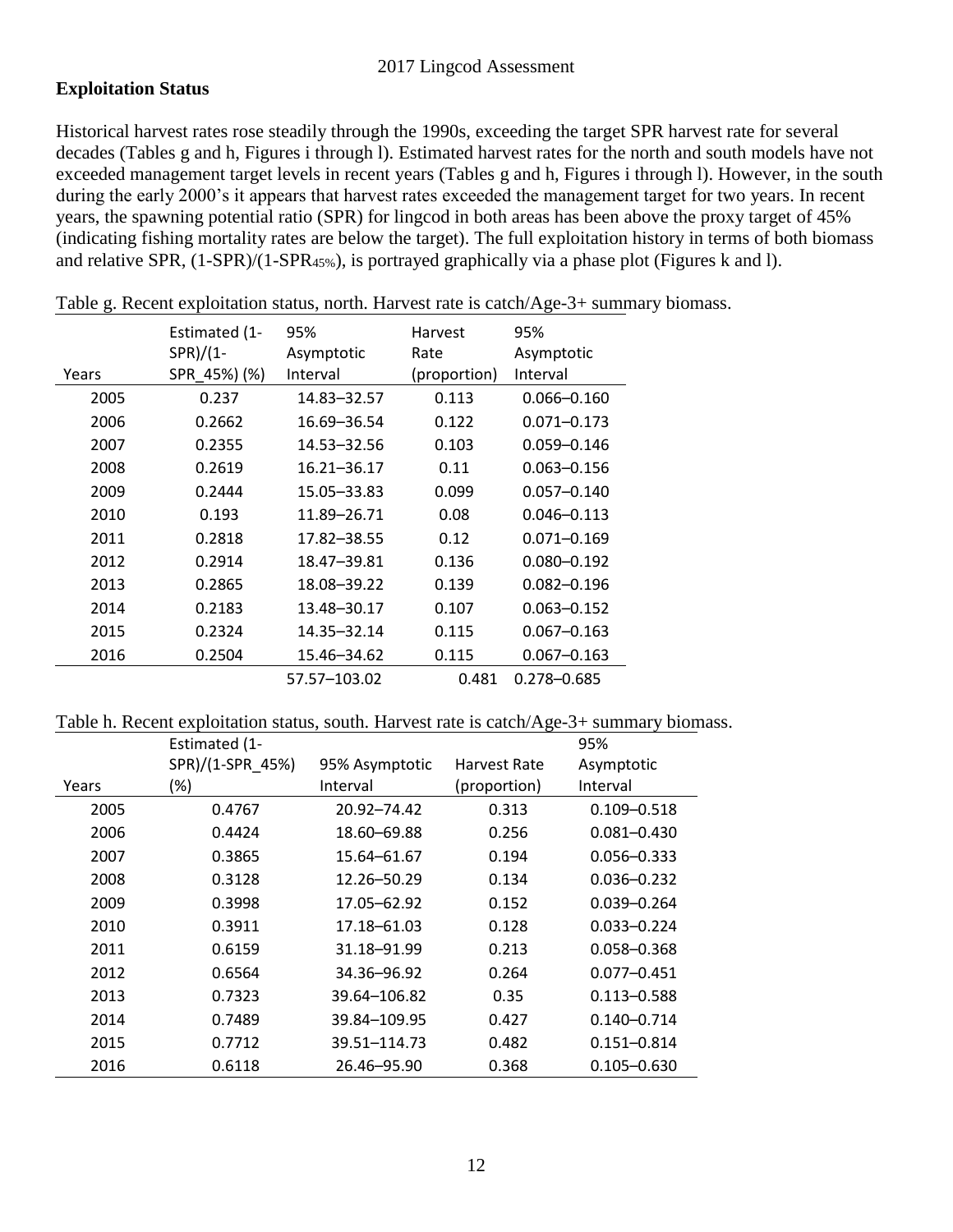

**Figure i. Estimated spawning potential ratio (SPR), north. One minus SPR is plotted so that higher exploitation rates occur in the upper portion of the y-axis.**



**Figure j. Estimated spawning potential ratio (SPR), south. One minus SPR is plotted so that higher exploitation rates occur in the upper portion of the y-axis.**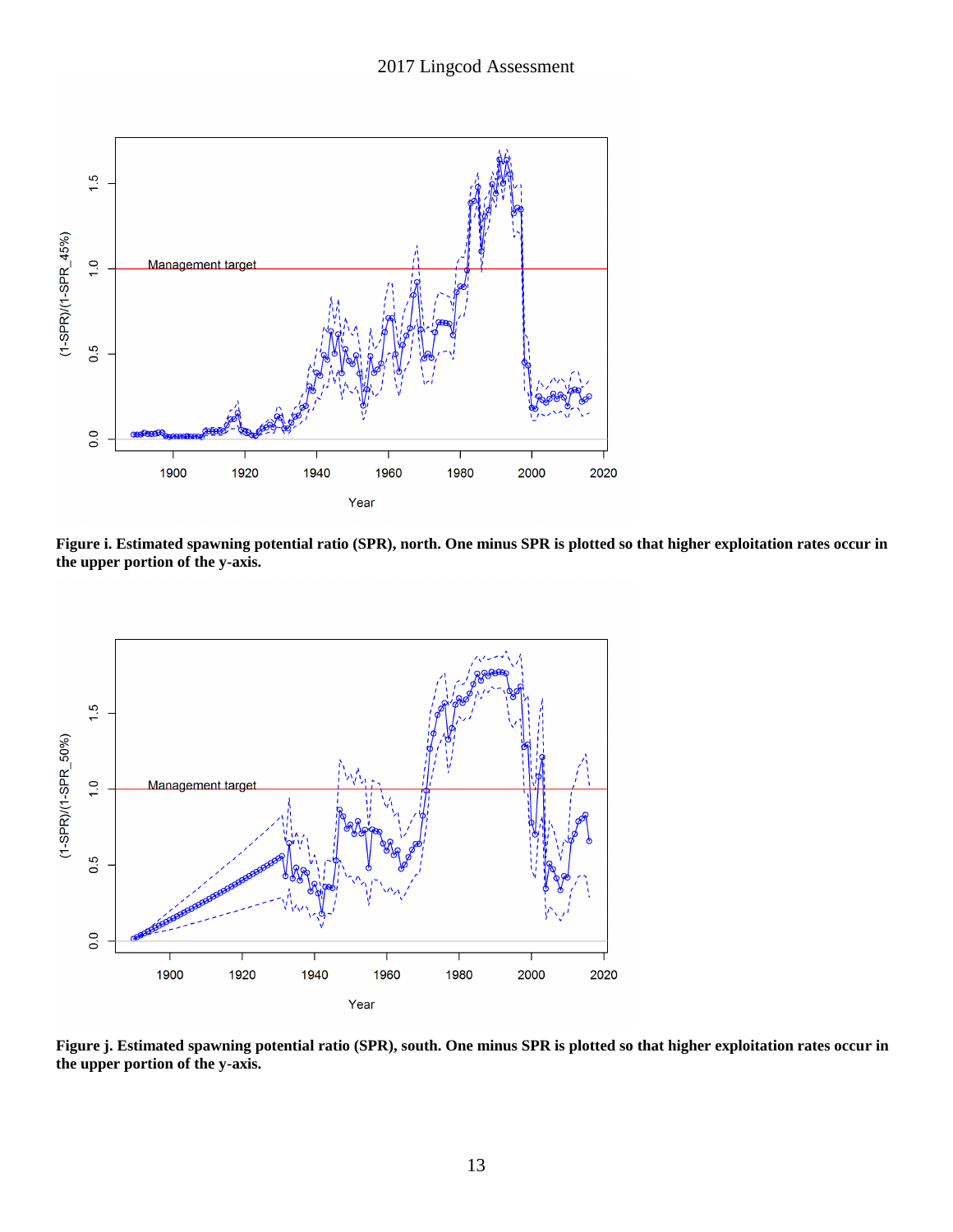

**Figure k. Phase plot of estimated relative (1-SPR) vs. relative spawning biomass, north.**



**Figure l. Phase plot of estimated relative (1-SPR) vs. relative spawning biomass, south.**

# **Ecosystem Considerations**

In this assessment, ecosystem considerations were not explicitly included in the analysis. Lingcod often feed on target species of rockfish, particularly when these species are abundant (e.g., Beaudreau and Essington 2007).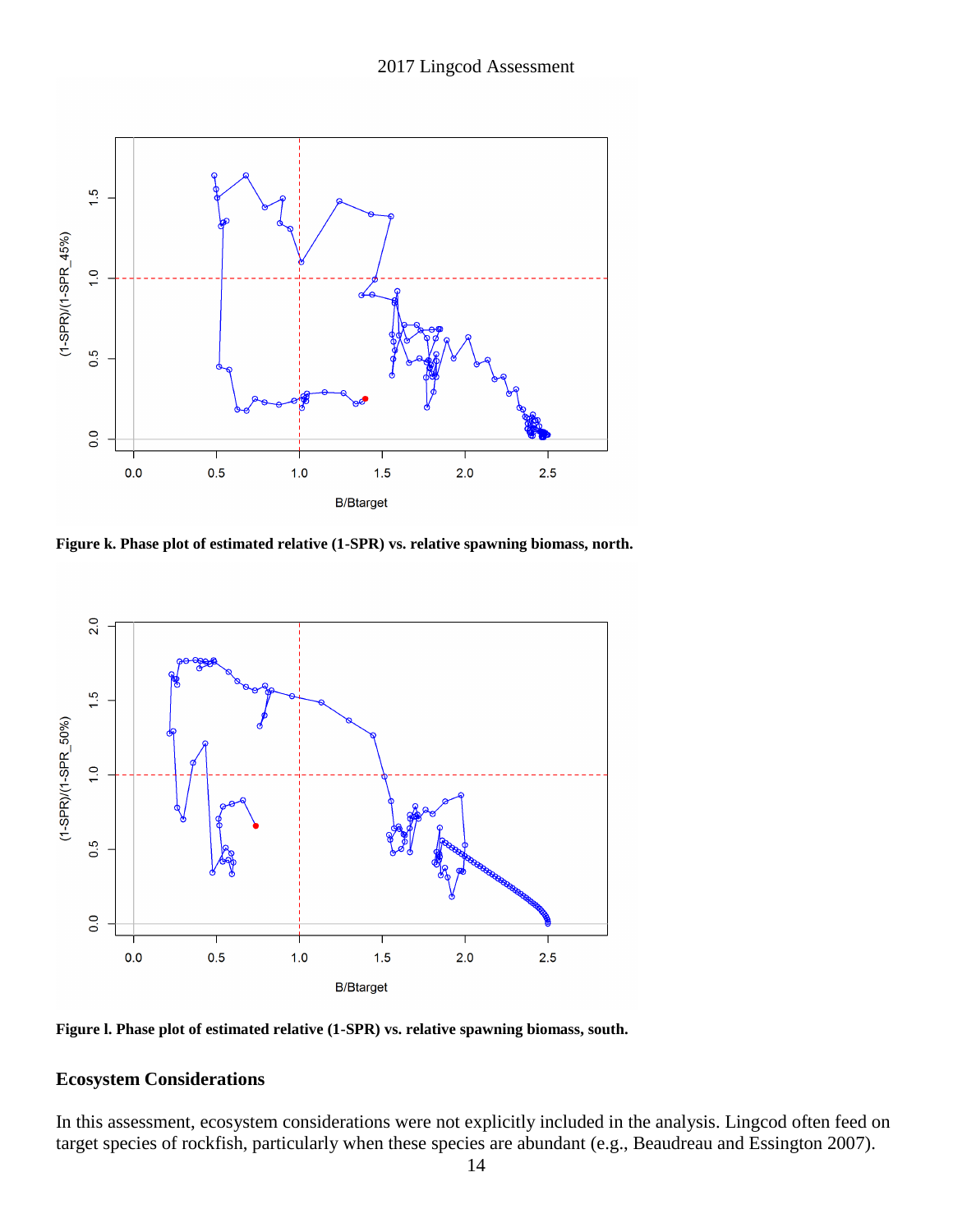However, there is a paucity of relevant data to provide quantitative information on this effect directly to the assessment. Recently available habitat information was used to select the data used in the onboard observer indices.

### **Reference Points**

The north and south stocks are estimated to have been below the target reference point from approximately the 1980s through the early 2000s. Fishing intensity since approximately 2005 has been below the target for both the north and south stocks (Figures i - l). The phase plots show the interaction of fishing intensity and biomass targets (Figures k and l). The target stock size based on the biomass target (SB40%) is 15,190 (10,311–20,069 mt, 95% asymptotic interval) in the north and 7,780 mt (5,877–9,683 mt 95% asymptotic interval) in the south, which gives catches of 3197 mt (2,184–4,210 mt, 95% asymptotic interval) for the north and 1746 mt (1,372– 2,121, 95% asymptotic standard deviation) for the south (Tables i and j). Equilibrium yield at the proxy FMSY harvest rate is 3,409 mt (2,329–4,489 mt, 95% asymptotic interval) and 1,856 mt (1,458–2,253 mt, 95% asymptotic interval) for the north and south, respectively (Tables i and j).

| Table i. Reference points, north. Note that exploitation rate is Catch/(Age-3+ biomass |          |                 |
|----------------------------------------------------------------------------------------|----------|-----------------|
|                                                                                        |          | 95% Asymptotic  |
|                                                                                        | Estimate | Interval        |
| Unfished Spawning Biomass (mt)                                                         | 37,974   | 25,776-50,172   |
| Unfished Age 3+ Biomass (mt)                                                           | 56,005   | 38,126-73,884   |
| Spawning Biomass (2017)                                                                | 21,976   | 12,517-31,434   |
| Unfished Recruitment (R0)                                                              | 8,664    | 5,870-11,458    |
| Depletion (2017)                                                                       | 57.87    | 47.94-67.80     |
| Reference Points Based SB40%                                                           |          |                 |
| Proxy Spawning Biomass (SB40%)                                                         | 15,190   | 10,311-20,069   |
| SPR resulting in SB40%                                                                 | 0.464    | $0.464 - 0.464$ |
| <b>Exploitation Rate Resulting in SB40%</b>                                            | 0.126    | $0.123 - 0.129$ |
| Yield with SPR Based On SB40% (mt)                                                     | 3,197    | 2,184-4,210     |
| Reference Points based on SPR proxy for MSY                                            |          |                 |
| Proxy spawning biomass (SPR45)                                                         | 14,582   | 9,898-19,266    |
| SPR45                                                                                  | 0.45     | <b>NA</b>       |
| Exploitation rate corresponding to SPR45                                               | 0.132    | $0.129 - 0.135$ |
| Yield with SPR45 at SBSPR (mt)                                                         | 3,241    | 2,215-4,268     |
| Reference points based on estimated MSY values                                         |          |                 |
| Spawning biomass at MSY (SBMSY)                                                        | 10,254   | 6,966-13,542    |
| <b>SPRMSY</b>                                                                          | 0.348    | $0.345 - 0.351$ |
| Exploitation rate corresponding to SPRMSY                                              | 0.187    | $0.183 - 0.190$ |
| MSY (mt)                                                                               | 3,409    | 2,329-4,489     |

Table i. Reference points, north. Note that exploitation rate is Catch/(Age-3+ biomass).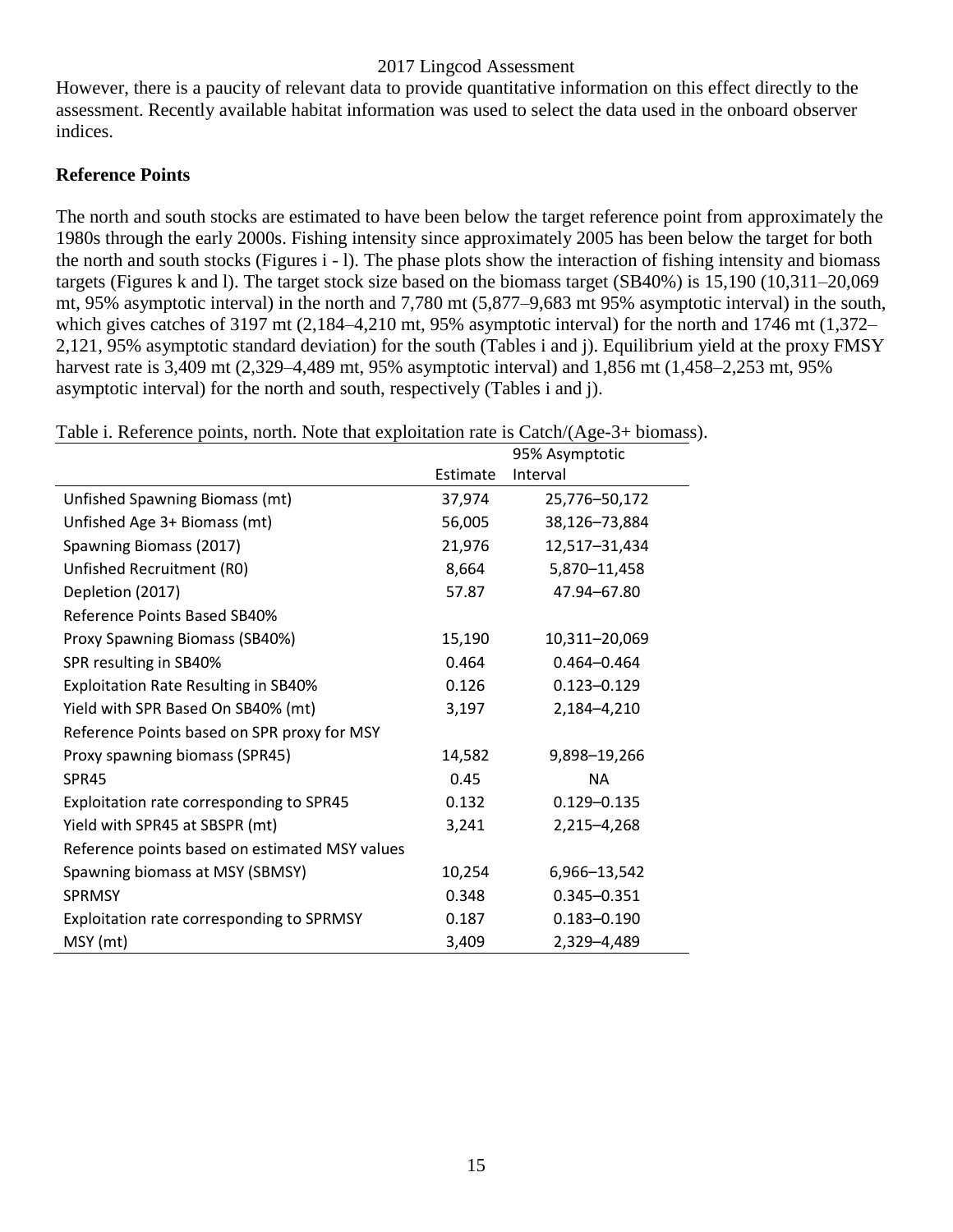|                                                |          | 95% Asymptotic  |
|------------------------------------------------|----------|-----------------|
|                                                | Estimate | Interval        |
| Unfished Spawning Biomass (mt)                 | 20,260   | 15,304-25,215   |
| Unfished Age 3+ Biomass (mt)                   | 31,235   | 23,914-38,556   |
| Spawning Biomass (2017)                        | 6,509    | 1,624-11,394    |
| Unfished Recruitment (R0)                      | 4,848    | 3,747-5,949     |
| Depletion (2017)                               | 32.13    | 11.14-53.12     |
| Reference Points Based SB40%                   |          |                 |
| Proxy Spawning Biomass (SB40%)                 | 8,104    | 6,122-10,086    |
| SPR resulting in SB40%                         | 0.464    | $0.464 - 0.464$ |
| <b>Exploitation Rate Resulting in SB40%</b>    | 0.126    | $0.116 - 0.135$ |
| Yield with SPR Based On SB40% (mt)             | 1,720    | 1,351-2,089     |
| Reference Points based on SPR proxy for MSY    |          |                 |
| Proxy spawning biomass (SPR45)                 | 7,780    | 5,877-9,683     |
| <b>SPR45</b>                                   | 0.45     | <b>NA</b>       |
| Exploitation rate corresponding to SPR45       | 0.132    | $0.122 - 0.142$ |
| Yield with SPR45 at SBSPR (mt)                 | 1,746    | 1,372-2,121     |
| Reference points based on estimated MSY values |          |                 |
| Spawning biomass at MSY (SBMSY)                | 5,265    | 3,972-6,559     |
| <b>SPRMSY</b>                                  | 0.339    | 0.334-0.344     |
| Exploitation rate corresponding to SPRMSY      | 0.197    | $0.185 - 0.209$ |
| MSY (mt)                                       | 1,856    | 1,458-2,253     |

2017 Lingcod Assessment Table j. Reference points, south. Note that exploitation rate is Catch/(Age-3+ biomass).

### **Management Performance**

The 2009 stock assessment estimated lingcod to be at 61.9% and 73.7% of unfished spawning stock biomass in the north and south, respectively. Based on the 2009 stock assessment, the most recent 2017 and 2018 ACTs were set to 3066.4 and 2861.2 in the north and 1517.6 and 1392.8 in the south. Note that these values are based on 21.31% of the CA biomass being in the 40-10 to 42 region. This value is based on the 5 year average biomass distribution in the NWFSC West Coast Groundfish Bottom Trawl Survey (WCGBTS). Recent coastwide annual landings have not exceeded the ACL. Tables k and l show recent management quantities as well as stock projection under alternative harvest policies.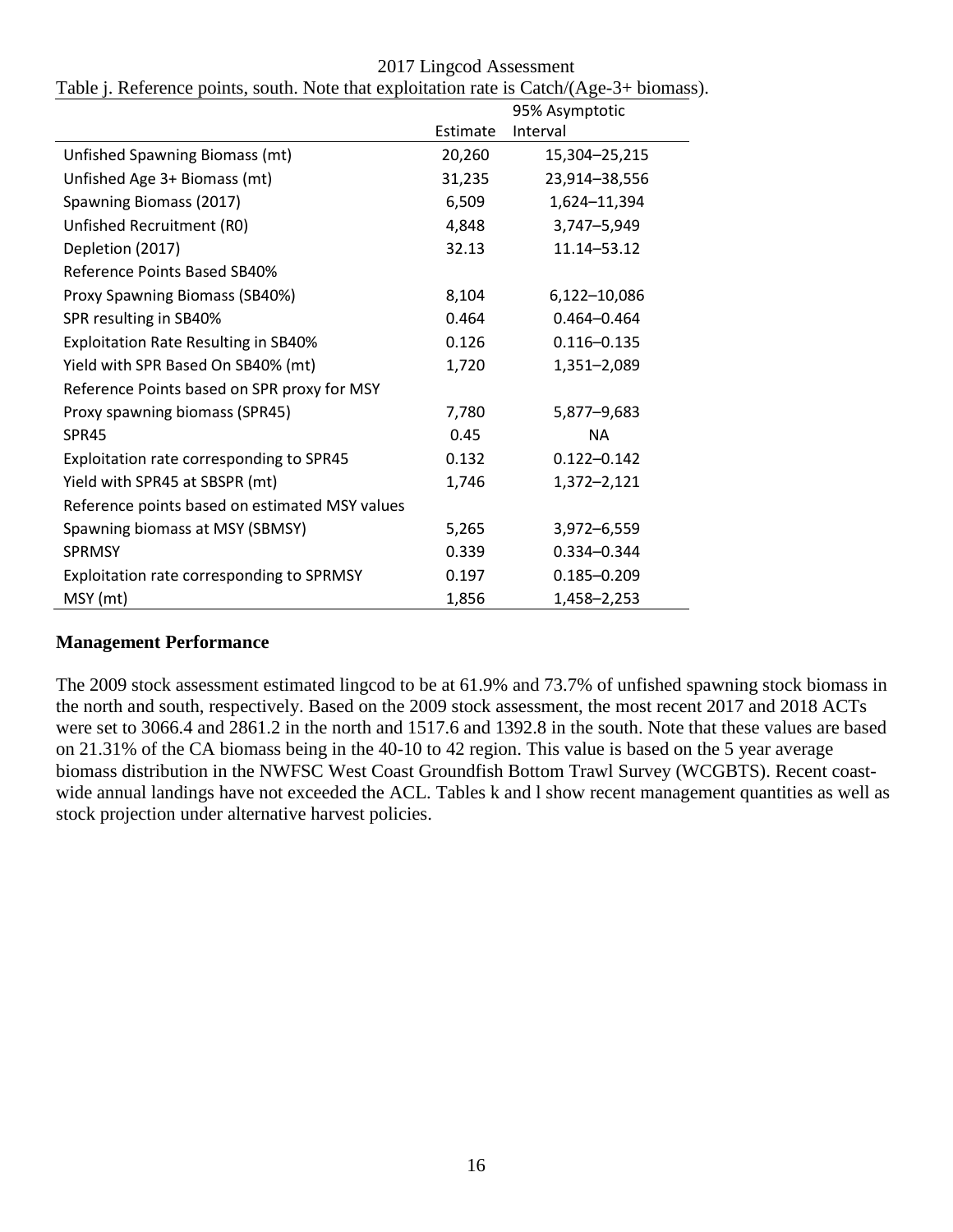Table k. Recent trends in landings and total catch (mt) relative to management guidelines as well as requested management options for 2019 and 2020. Total dead catch represents the total landings plus the model estimated dead discard biomass. Note that the model estimated total dead catch may not be the same as the WCGOP estimates of total mortality, which are the "official" records for determining whether the ACL has been exceeded.

| Years | Spatial<br>Management<br>Strata               | Coast-<br>wide<br>OFL | North<br><b>OFL</b> | South<br><b>OFL</b> | Coast-<br>wide<br>ABC | <b>North</b><br><b>ABC</b> | South<br>ABC | North<br>Landings | North<br>Total<br>Dead | South<br>Landings |
|-------|-----------------------------------------------|-----------------------|---------------------|---------------------|-----------------------|----------------------------|--------------|-------------------|------------------------|-------------------|
| 2005  | Coast-wide                                    | 2,922                 | <b>NA</b>           | <b>NA</b>           | 2,414                 | <b>NA</b>                  | <b>NA</b>    | 356               | 502                    | 449               |
| 2006  | Coast-wide                                    | 2,716                 | <b>NA</b>           | <b>NA</b>           | 2,414                 | <b>NA</b>                  | <b>NA</b>    | 364               | 544                    | 378               |
| 2007  | Coast-wide                                    | 6,706                 | <b>NA</b>           | <b>NA</b>           | 6,706                 | <b>NA</b>                  | <b>NA</b>    | 358               | 459                    | 270               |
| 2008  | Coast-wide                                    | 5,853                 | <b>NA</b>           | <b>NA</b>           | 5,853                 | <b>NA</b>                  | <b>NA</b>    | 374               | 480                    | 177               |
| 2009  | Coast-wide                                    | 5,278                 | <b>NA</b>           | <b>NA</b>           | 5,278                 | <b>NA</b>                  | <b>NA</b>    | 331               | 424                    | 190               |
| 2010  | Coast-wide                                    | 4,829                 | <b>NA</b>           | <b>NA</b>           | 4,829                 | <b>NA</b>                  | <b>NA</b>    | 315               | 343                    | 154               |
| 2011  | Split at 42º N                                | 4,961                 | 2438                | 2523                | 4,432                 | 2,330                      | 2,102        | 578               | 611                    | 263               |
| 2012  | Split at 42º N<br>Lingcod Split               | 4,848                 | 2251                | 2597                | 4,315                 | 2,151                      | 2,164        | 717               | 748                    | 329               |
| 2013  | at 40°10' N                                   | 4,668                 | 3,334               | 1,334               | 4,147                 | 3,036                      | 1,111        | 790               | 813                    | 498               |
| 2014  | Lingcod Split<br>at 40°10' N<br>Lingcod Split | 4,438                 | 3,162               | 1,276               | 3,941                 | 2,878                      | 1,063        | 619               | 632                    | 679               |
| 2015  | at 40°10' N                                   | 4,215                 | 3,010               | 1,205               | 3,834                 | 2,830                      | 1,004        | 662               | 677                    | 864               |
| 2016  | Lingcod Split<br>at 40°10' N                  | 4,027                 | 2,891               | 1,136               | 3,665                 | 2,719                      | 946          | 702               | 723                    | 763               |
| 2017  | Lingcod Split<br>at 40°10' N                  | 5,051                 | 3,549               | 1,502               | 4,584                 | 3,333                      | 1,251        | <b>NA</b>         | <b>NA</b>              | <b>NA</b>         |
| 2018  | Lingcod Split<br>at 40°10' N                  | 4,683                 | 3,310               | 1,373               | 4,254                 | 3,110                      | 1,144        | <b>NA</b>         | <b>NA</b>              | <b>NA</b>         |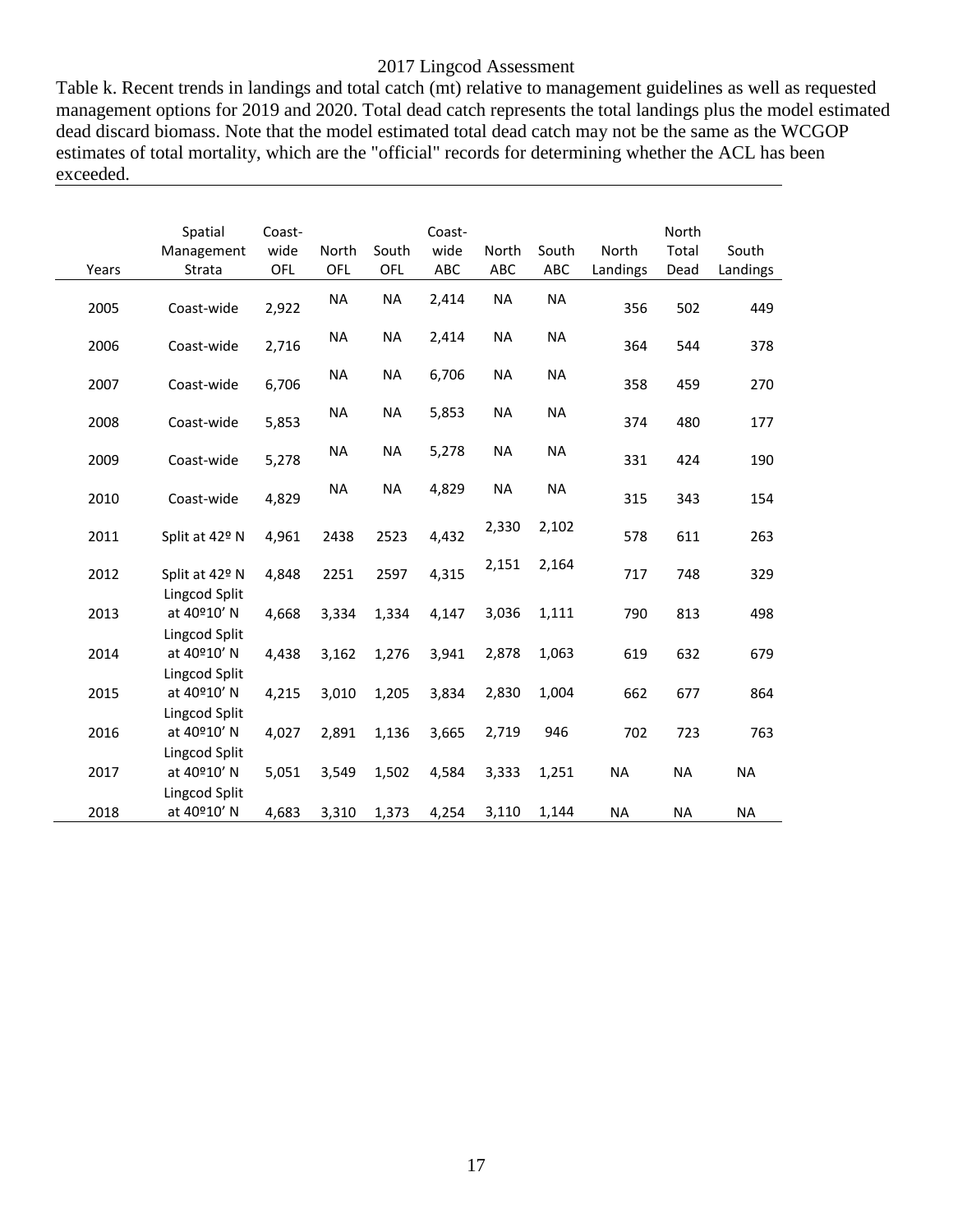Table l. PFMC requested management options for 2019 through 2026, all units are in metric tons. Note that the south area ACL has the 40-10 control rule applied to the values.

| Option 1 |            | OFL                 |       |       |       | <b>ABC</b>                                                        | <b>ACL</b> |       |
|----------|------------|---------------------|-------|-------|-------|-------------------------------------------------------------------|------------|-------|
|          |            |                     |       |       |       | Assessment Management Assessment Management Assessment Management |            |       |
| Year     | Area       | <b>Buffer Areas</b> |       | Areas | Areas | Areas                                                             | Areas      | Areas |
|          | 2019 North | 0.956               | 4,690 | 4,957 | 4,484 | 4,728                                                             | 4,484      | 4,704 |
|          | 2020 North | 0.956               | 4,459 | 4,701 | 4,262 | 4,483                                                             | 4,262      | 4,459 |
|          | 2021 North | 0.956               | 4,272 | 4,539 | 4,084 | 4,328                                                             | 4,084      | 4,303 |
|          | 2022 North | 0.956               | 4,126 | 4,431 | 3,945 | 4,223                                                             | 3,945      | 4,202 |
|          | 2023 North | 0.956               | 4,013 | 4,344 | 3,836 | 4,139                                                             | 3,836      | 4,121 |
|          | 2024 North | 0.956               | 3,923 | 4,269 | 3,751 | 4,067                                                             | 3,751      | 4,053 |
|          | 2025 North | 0.956               | 3,850 | 4,204 | 3,681 | 4,004                                                             | 3,681      | 3,993 |
|          | 2026 North | 0.956               | 3,789 | 4,149 | 3,622 | 3,951                                                             | 3,622      | 3,943 |
|          | 2019 South | 0.913               | 1,253 | 986   | 1,144 | 900                                                               | 1,032      | 812   |
|          | 2020 South | 0.913               | 1,136 | 894   | 1,037 | 816                                                               | 921        | 724   |
|          | 2021 South | 0.913               | 1,253 | 986   | 1,144 | 900                                                               | 1,030      | 811   |
|          | 2022 South | 0.913               | 1,429 | 1,124 | 1,305 | 1,027                                                             | 1,206      | 949   |
|          | 2023 South | 0.913               | 1,555 | 1,224 | 1,420 | 1,117                                                             | 1,338      | 1,053 |
|          | 2024 South | 0.913               | 1,624 | 1,278 | 1,483 | 1,167                                                             | 1,418      | 1,116 |
|          | 2025 South | 0.913               | 1,663 | 1,309 | 1,518 | 1,195                                                             | 1,467      | 1,154 |
|          | 2026 South | 0.913               | 1,690 | 1,330 | 1,543 | 1,214                                                             | 1,503      | 1,183 |
| Option 2 |            |                     |       |       |       |                                                                   |            |       |
|          | 2019 North | 0.956               | 4,690 | 4,957 | 4,484 | 4,739                                                             | 4,484      | 4,713 |
|          | 2020 North | 0.956               | 4,459 | 4,699 | 4,262 | 4,492                                                             | 4,262      | 4,466 |
|          | 2021 North | 0.956               | 4,272 | 4,537 | 4,084 | 4,337                                                             | 4,084      | 4,310 |
|          | 2022 North | 0.956               | 4,126 | 4,428 | 3,945 | 4,233                                                             | 3,945      | 4,209 |
|          | 2023 North | 0.956               | 4,013 | 4,341 | 3,836 | 4,150                                                             | 3,836      | 4,129 |
|          | 2024 North | 0.956               | 3,923 | 4,265 | 3,751 | 4,078                                                             | 3,751      | 4,060 |
|          | 2025 North | 0.956               | 3,850 | 4,200 | 3,681 | 4,015                                                             | 3,681      | 4,001 |
|          | 2026 North | 0.956               | 3,789 | 4,144 | 3,622 | 3,962                                                             | 3,622      | 3,950 |
|          | 2019 South | 0.956               | 1,253 | 986   | 1,198 | 943                                                               | 1,077      | 847   |
|          | 2020 South | 0.956               | 1,129 | 888   | 1,079 | 849                                                               | 953        | 750   |
|          | 2021 South | 0.956               | 1,244 | 979   | 1,189 | 936                                                               | 1,063      | 836   |
|          | 2022 South | 0.956               | 1,417 | 1,115 | 1,355 | 1,066                                                             | 1,242      | 977   |
|          | 2023 South | 0.956               | 1,539 | 1,211 | 1,471 | 1,158                                                             | 1,375      | 1,082 |
|          | 2024 South | 0.956               | 1,605 | 1,263 | 1,534 | 1,207                                                             | 1,453      | 1,143 |
|          | 2025 South | 0.956               | 1,641 | 1,291 | 1,569 | 1,234                                                             | 1,501      | 1,181 |
|          | 2026 South | 0.956               | 1,666 | 1,311 | 1,593 | 1,253                                                             | 1,536      | 1,209 |

### **Unresolved Problems and Major Uncertainties**

A few outstanding issue remain for lingcod stock assessment on the west coast of the U.S. First, in many cases the commercial age data are not randomly sampled with respect to lengths and need to be resampled to ensure that they are representative of the sampled lengths. There is evidence of bias in some years with respect to age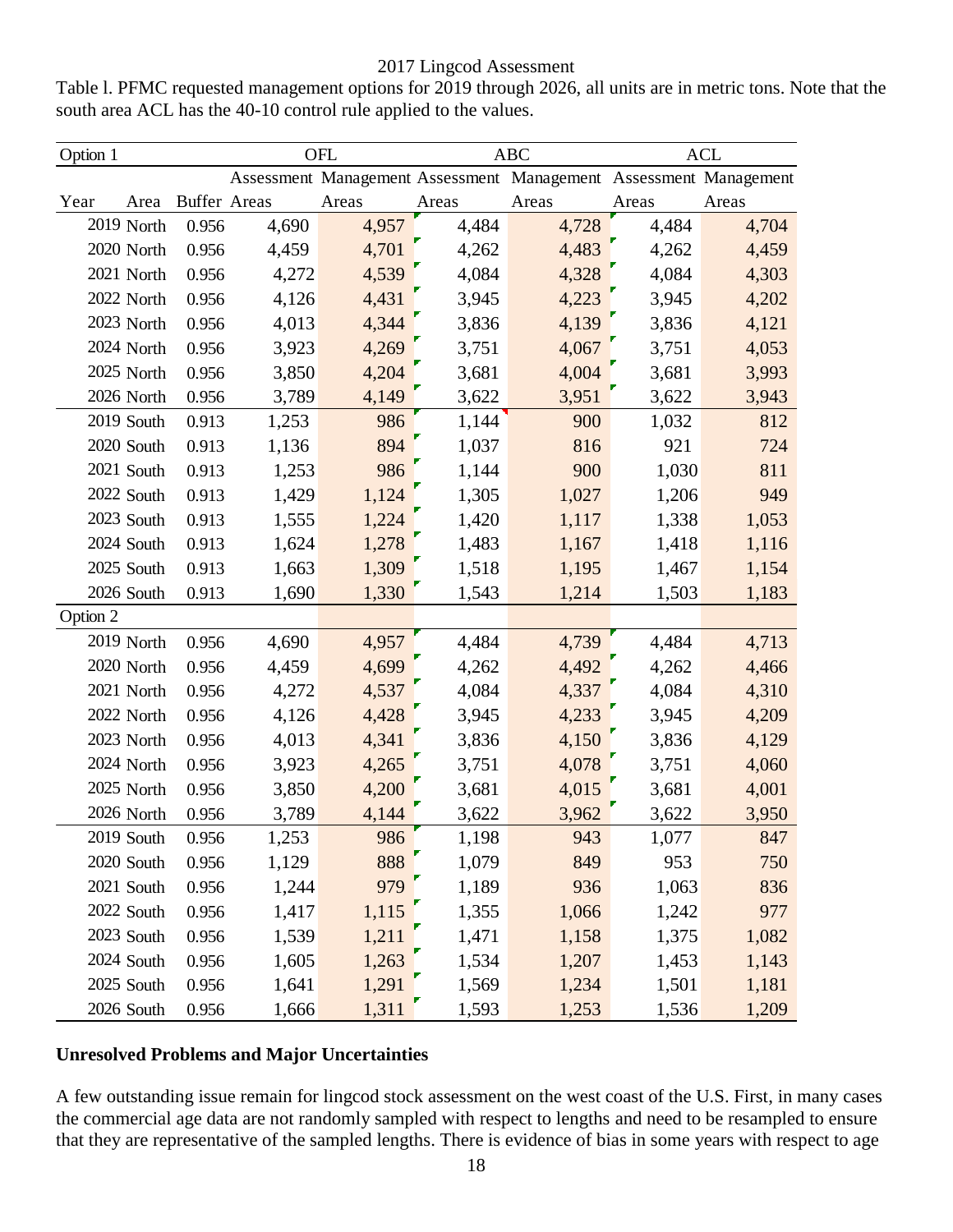sampling. While this issue was not able to be fully resolved at the STAR panel, a resolution is possible for the next lingcod assessment. Future assessments should also investigate implementing a spatial model that is able to explore linkages between the north and south regions as lingcod are a single genetic stock but show differences in biological traits, such as growth and allometry, which may be attributable to physical and ecological differences across this large geographic expanse. There is evidence that the recreational lingcod fishery in California is landing fish from Mexican waters. Landings from Mexican waters need to be removed from the U.S. landings in future lingcod assessments. Finally, it would be useful to explore the availability of transboundary lingcod data (both Canada and Mexico) and how these data could be used in the PFMC stock assessment process. Both of these issues require communications and research activity outside of the PFMC stock assessment cycle. Time limitations during this assessment did not allow for exploration of Canadian lingcod data or inclusion in the assessment model. Mexico may also have relevant lingcod data but this has not been investigated.

### **Decision Table**

The lingcod stock assessments are Category 1 stock assessments, thus projections and decision tables are based on using  $P^*=0.45$  and sigma = 0.36, resulting in a multiplier on the OFL of 0.956. This is combined with the 40-10 harvest control rule to calculate OFLs, ABCs and ACLs. The total catches in 2017 and 2018 were assumed to equal the PFMC-adopted ACLs, and the average 2015-2017 exploitation rate was used to distribute catches among the fisheries. Uncertainty in management quantities for the north and south models was characterized using the asymptotic standard deviations for the 2017 spawning biomass from the base model. A fixed value of Ro was used to attain the 2017 spawning biomass values for the lower and upper states of nature, given by the base model mean +/- 1.15\*standard deviation. The values for Ro were identified using likelihood profile model runs to produce a plot of Ro versus 2017 spawning biomass. The high catch stream in the decision table is given by the 40-10 control rule. At the request of the GMT representative on the STAR panel the moderate catch streams were set to 40% ACL attainment for the north and 70% ACL attainment in the south. Finally, the low catch stream was set to  $\sim$  700 mt, a level similar to recent average catches.

Harvest projections are provided in Tables m through m2. In the north, current medium-term projections of expected catch, spawning biomass and depletion from the base model project a declining trend through 2028 as recent large cohorts increase in age (note that all projections assume average recruitment from the stock-recruit curve) and the 40-10 control rule ACLs move the stock towards the target reference point. The stock is expected to remain above the target stock size of  $SB<sub>40%</sub>$  through 2026, assuming average recruitment based on the stockrecruit curve. In the south, the current medium term projection of expected catch under both harvest policies, shows increasing spawning biomass and depletion from the base model, with the stock remaining in the precautionary zone during the projection period. The lack of strong increases in stock sizes during the projections is due, in part, to a large number of poor recruitments since 2000 (11 out of 17 years) and a lack of recruitments near historical highs.

Decision tables are provided in Tables n and o. In the north, current medium-term forecasts based on the alternative states of nature project that the stock will fall below the target stock size in only one case, in which the current control rule is applied to the low stock state of nature (bottom left corner of the table). Note that the catch specified in the above scenario is an order of magnitude above recent landings. All other decision table scenarios keep the stock at or above the target stock size. In the south, current medium-term forecasts based on the alternative states of nature project a range of outcomes from overfished (lower left corner) to well above target stock size (upper right corner). All states of nature from the constant catch scenario, that specifies catches similar to recent levels, suggest that the stock will increase towards, or exceed the target reference point.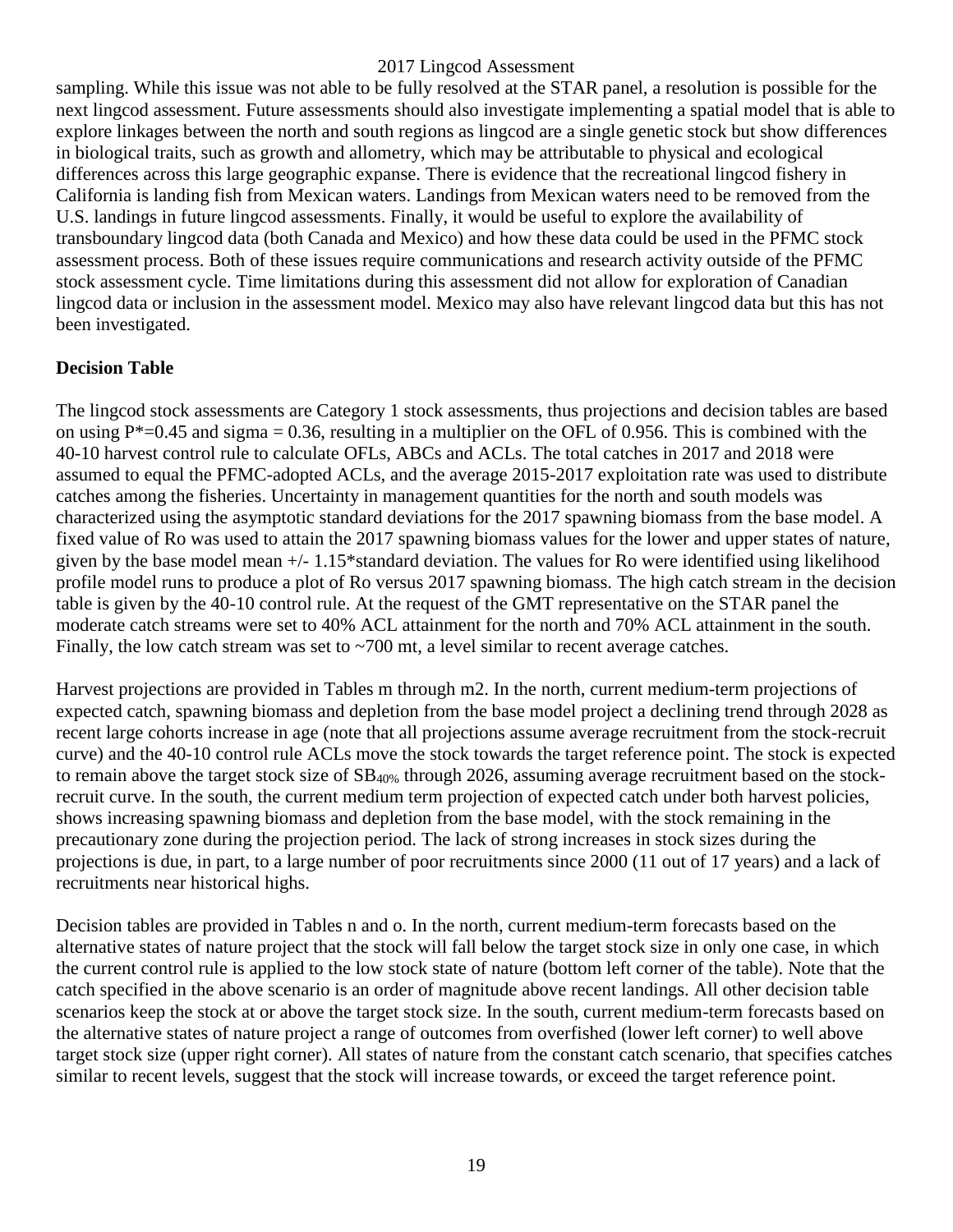|  |  | 2017 Lingcod Assessment |
|--|--|-------------------------|
|--|--|-------------------------|

# Table l. Model projections, north.

| Year | Predicted<br>OFL (mt) | ABC Catch<br>(mt) | Age $3+$<br>Biomass (mt) | Spawning<br>Biomass (mt) | Depletion<br>$(\%)$ |
|------|-----------------------|-------------------|--------------------------|--------------------------|---------------------|
| 2017 | 4,815.82              | 3,058.30          | 34,063.80                | 21,975.70                | 57.87               |
| 2018 | 4,711.84              | 2.844.79          | 33,998.90                | 21,239.20                | 55.93               |
| 2019 | 4,690.12              | 4,497.30          | 33,538.10                | 20,944.30                | 55.15               |
| 2020 | 4,458.62              | 4,275.36          | 31,723.50                | 19,737.80                | 51.98               |
| 2021 | 4,271.91              | 4,096.33          | 30,257.40                | 18,683.70                | 49.2                |
| 2022 | 4,126.12              | 3,956.53          | 29,105.30                | 17,821.00                | 46.93               |
| 2023 | 4,012.88              | 3,847.95          | 28,189.10                | 17,134.60                | 45.12               |
| 2024 | 3,923.16              | 3,761.93          | 27,451.10                | 16,586.10                | 43.68               |
| 2025 | 3,850.11              | 3,691.90          | 26,847.70                | 16,141.10                | 42.51               |
| 2026 | 3,789.18              | 3,633.48          | 26,347.50                | 15,774.10                | 41.54               |

# Table m1. Model projections, buffer 0.956, south.

|      |           | <b>ACL</b> |              | Spawning       |               |  |  |  |
|------|-----------|------------|--------------|----------------|---------------|--|--|--|
|      | Predicted | Catch      | Age $3+$     | <b>Biomass</b> |               |  |  |  |
| Year | OFL (mt)  | (mt)       | Biomass (mt) | (mt)           | Depletion (%) |  |  |  |
| 2017 | 1,712     | 1,518      | 11,230       | 6,509          | 32.1%         |  |  |  |
| 2018 | 1,528     | 1,393      | 10,605       | 6,424          | 31.7%         |  |  |  |
| 2019 | 1,253     | 1,077      | 9,647        | 6,055          | 29.9%         |  |  |  |
| 2020 | 1,129     | 953        | 9,798        | 5,855          | 28.9%         |  |  |  |
| 2021 | 1,244     | 1,063      | 10,338       | 6,012          | 29.7%         |  |  |  |
| 2022 | 1,417     | 1,242      | 10,941       | 6,329          | 31.2%         |  |  |  |
| 2023 | 1,539     | 1,375      | 11,424       | 6,621          | 32.7%         |  |  |  |
| 2024 | 1,605     | 1,453      | 11,789       | 6,848          | 33.8%         |  |  |  |
| 2025 | 1,641     | 1,501      | 12,079       | 7,028          | 34.7%         |  |  |  |
| 2026 | 1,666     | 1,536      | 12,324       | 7,182          | 35.4%         |  |  |  |
|      |           |            |              |                |               |  |  |  |

# Table m2. Model projections, buffer 0.913, south.

|      |           | <b>ACL</b> |              | Spawning       |               |
|------|-----------|------------|--------------|----------------|---------------|
|      | Predicted | Catch      | Age 3+       | <b>Biomass</b> |               |
| Year | OFL (mt)  | (mt)       | Biomass (mt) | (mt)           | Depletion (%) |
| 2017 | 1,712     | 1,518      | 11,230       | 6,509          | 32.1%         |
| 2018 | 1,528     | 1,393      | 10,605       | 6,424          | 31.7%         |
| 2019 | 1,253     | 1,032      | 9,647        | 6,055          | 29.9%         |
| 2020 | 1,136     | 921        | 9,843        | 5,883          | 29.0%         |
| 2021 | 1,253     | 1,030      | 10,413       | 6,059          | 29.9%         |
| 2022 | 1,429     | 1,206      | 11,043       | 6,394          | 31.6%         |
| 2023 | 1,555     | 1,338      | 11,557       | 6,705          | 33.1%         |
| 2024 | 1,624     | 1,418      | 11,952       | 6,952          | 34.3%         |
| 2025 | 1,663     | 1,503      | 12,239       | 7,151          | 35.3%         |
| 2026 | 1,690     | 1,558      | 12,540       | 7,322          | 36.1%         |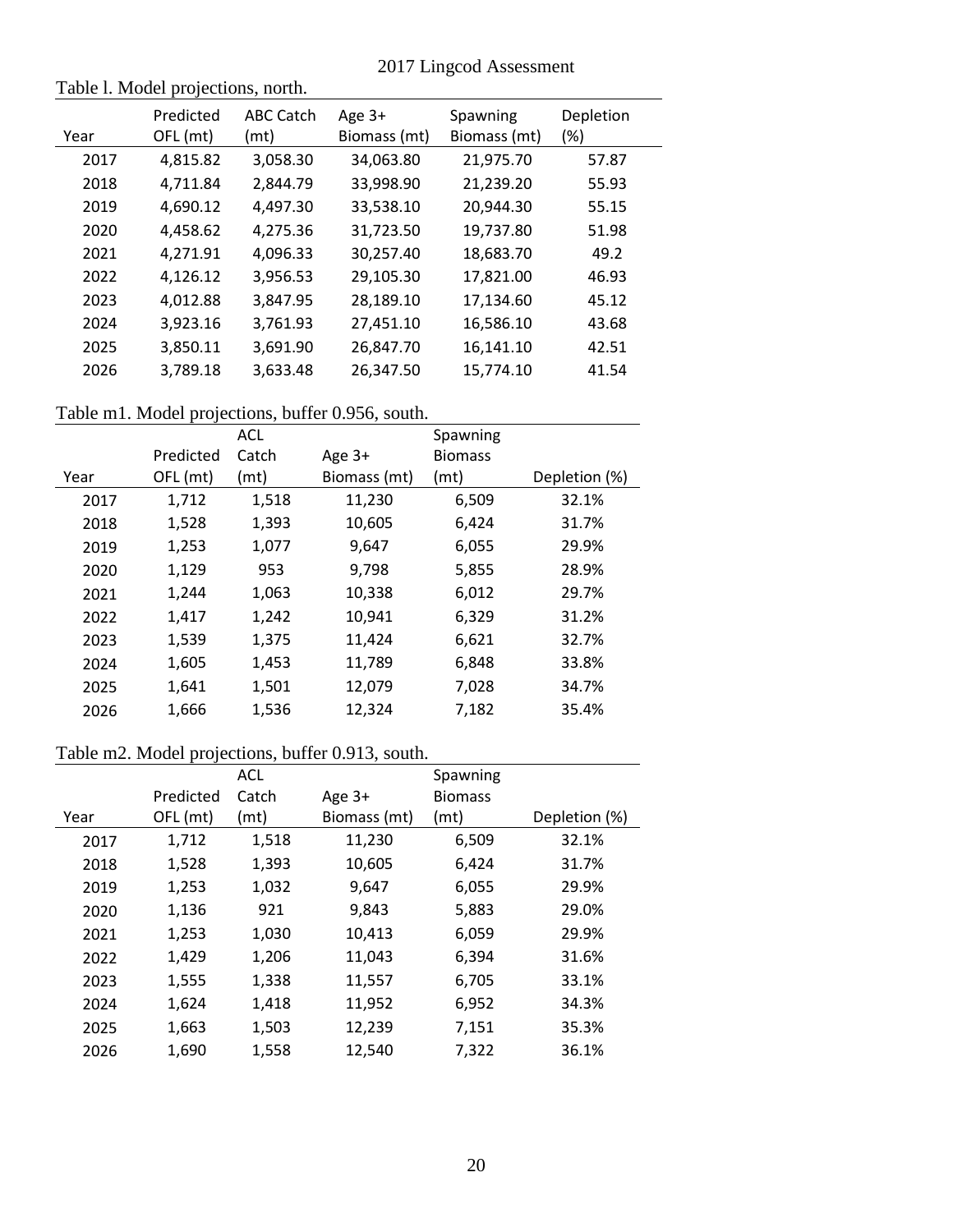#### **Research and Data Needs**

Most of the research needs listed below entail investigations that need to take place outside of the routine assessment cycle and require additional resources to be completed.

- 1. Age validation of lingcod aging is needed to verify the level of age bias, if any.
- 2. A transboundary stock assessment and the management framework to support such assessments would be beneficial.
- 3. A survey in untrawlable habitat and/or a near shore survey would improve this stock assessment. Other survey techniques could include longline, combined lingcod/sablefish pot survey, or trap surveys.
- 4. Investigate environmental covariates for recruitment and time-varying growth and availability inshore.
- 5. The impact of nest-guarding on reproductive output should be investigated. The current assessment focuses on female spawning biomass as the limiting factor in reproductive output, but nest guarding by lingcod males and the availability of nesting habitat may also play roles. A cursory look at the proportion of sex ratio in the catch did not appear to indicate any serious changes for either north or south populations in recent years. However, we do not know what kind of change in sex ratio would indicate a serious change in reproductive success.
- 6. Investigation of the proportion of fish caught in Mexico and landed in U.S. ports as there is evidence that California recreational fisheries, primarily out of San Diego, are fishing in Mexican waters. These catches should be allocated appropriately between U.S. and Mexican waters.

#### **Rebuilding Projections**

Lingcod stocks in the California Current are not overfished and do not require rebuilding analyses.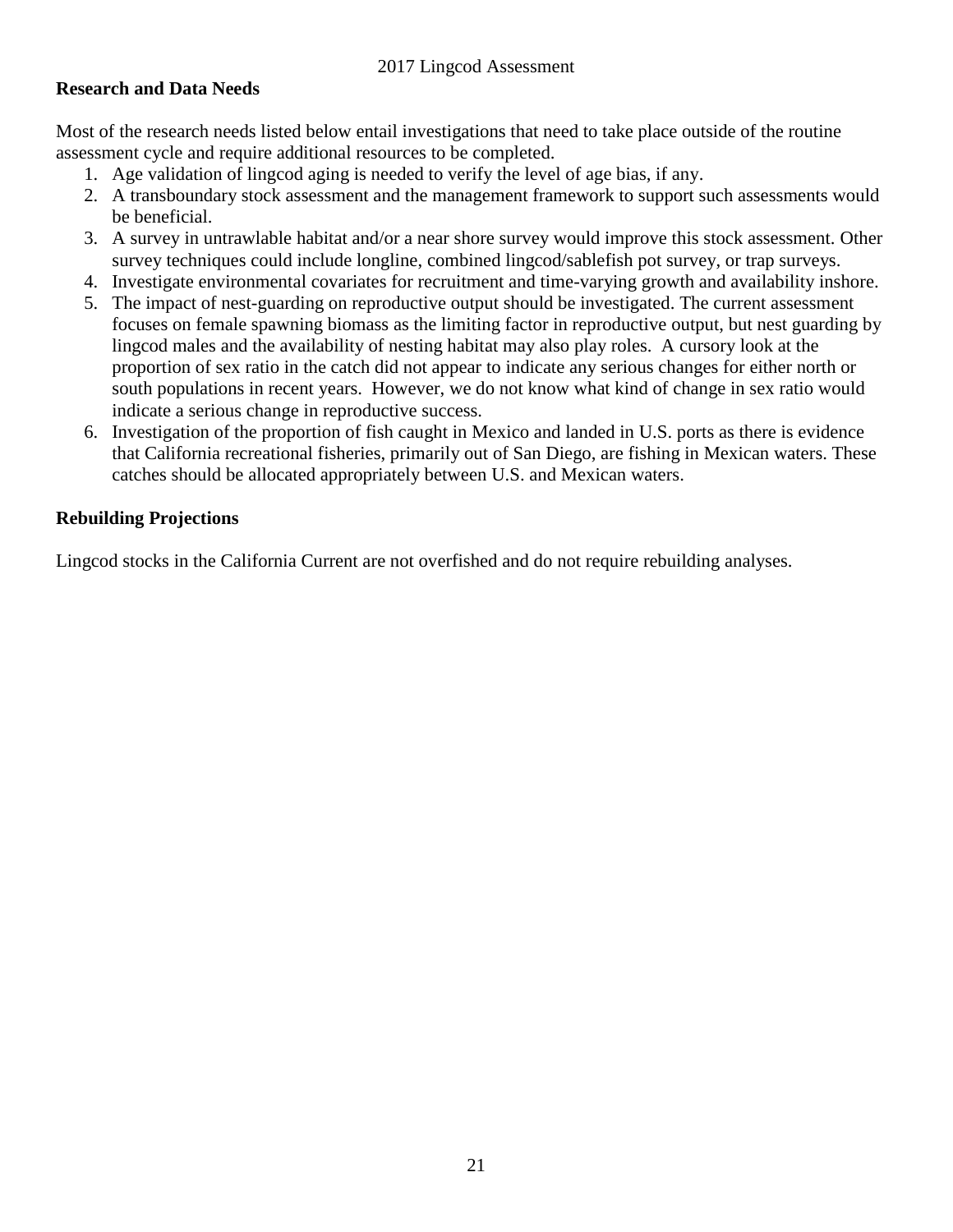Table n. Summary of model outputs, north. Uncertainty in management quantities for the north and south models was characterized using the asymptotic standard deviations for the 2017 spawning biomass from the base model. A fixed value of Ro was used to attain the 2017 spawning biomass values for the lower and upper states of nature, given by the base model mean +/- 1.15\*standard deviation.

|                         |      |               | State of nature          |                   |                          |           |                          |           |  |  |  |
|-------------------------|------|---------------|--------------------------|-------------------|--------------------------|-----------|--------------------------|-----------|--|--|--|
|                         |      |               |                          | Low 2017 Spawning | Base case 2017 Spawning  |           | High 2017 Spawning       |           |  |  |  |
|                         |      |               |                          | <b>Biomass</b>    | <b>Biomass</b>           |           | <b>Biomass</b>           |           |  |  |  |
|                         |      |               |                          | $Ln(Ro)=8.81$     | $Ln(R0) = 9.0669$        |           | $Ln(Ro)=9.8$             |           |  |  |  |
| Probability             |      |               |                          | 0.25              | 0.5                      |           | 0.25                     |           |  |  |  |
| Manage-ment<br>decision | Year | Catch<br>(mt) | Spawning<br>biomass (mt) | Depletion         | Spawning<br>biomass (mt) | Depletion | Spawning<br>biomass (mt) | Depletion |  |  |  |
|                         | 2019 | 695           | 14329                    | 48.7              | 20944                    | 55.2      | 51958                    | 65.8      |  |  |  |
|                         | 2020 | 695           | 15227                    | 51.8              | 22150                    | 58.3      | 54488                    | 69.0      |  |  |  |
|                         | 2021 | 697           | 16162                    | 54.9              | 23337                    | 61.5      | 56819                    | 71.9      |  |  |  |
|                         | 2022 | 698           | 17084                    | 58.1              | 24474                    | 64.5      | 58968                    | 74.6      |  |  |  |
| $~100$ mt               | 2023 | 698           | 17948                    | 61.0              | 25527                    | 67.2      | 60925                    | 77.1      |  |  |  |
| <b>Constant Catch</b>   | 2024 | 699           | 18741                    | 63.7              | 26487                    | 69.8      | 62686                    | 79.3      |  |  |  |
|                         | 2025 | 699           | 19468                    | 66.2              | 27357                    | 72.0      | 64258                    | 81.3      |  |  |  |
|                         | 2026 | 700           | 20129                    | 68.4              | 28140                    | 74.1      | 65649                    | 83.1      |  |  |  |
|                         | 2027 | 700           | 20727                    | 70.5              | 28840                    | 76.0      | 66874                    | 84.6      |  |  |  |
|                         | 2028 | 700           | 21267                    | 72.3              | 29466                    | 77.6      | 67952                    | 86.0      |  |  |  |
|                         | 2019 | 1785          | 14329                    | 48.7              | 20944<br>55.2            |           | 51958                    | 65.8      |  |  |  |
|                         | 2020 | 1698          | 14540                    | 49.4              | 56.5<br>21455            |           | 53791                    | 68.1      |  |  |  |
|                         | 2021 | 1642          | 14847                    | 50.5              | 22009                    | 58.0      |                          | 70.2      |  |  |  |
|                         | 2022 | 1575          | 15209                    | 51.7              | 22585                    | 59.5      | 57075                    | 72.2      |  |  |  |
| 40% of 40:10            | 2023 | 1533          | 15603                    | 53.0              | 23171                    | 61.0      | 58566                    | 74.1      |  |  |  |
| Rule                    | 2024 | 1499          | 16001                    | 54.4              | 23741                    | 62.5      | 59942                    | 75.9      |  |  |  |
|                         | 2025 | 1472          | 16392                    | 55.7              | 24287                    | 64.0      | 61200                    | 77.5      |  |  |  |
|                         | 2026 | 1449          | 16773                    | 57.0              | 24803                    | 65.3      | 62339                    | 78.9      |  |  |  |
|                         | 2027 | 1430          | 17140                    | 58.3              | 25287                    | 66.6      | 63364                    | 80.2      |  |  |  |
|                         | 2028 | 1413          | 17490                    | 59.5              | 25740                    | 67.8      | 64287                    | 81.4      |  |  |  |
|                         | 2019 | 4497          | 14329                    | 48.7              | 20944                    | 55.2      | 51958                    | 65.8      |  |  |  |
|                         | 2020 | 4275          | 12863                    | 43.7              | 19738                    | 52.0      | 52084                    | 65.9      |  |  |  |
|                         | 2021 | 4096          | 11601                    | 39.4              | 18684                    | 49.2      | 52171                    | 66.0      |  |  |  |
|                         | 2022 | 3957          | 10538                    | 35.8              | 17821                    | 46.9      | 52295                    | 66.2      |  |  |  |
|                         | 2023 | 3848          | 9682                     | 32.9              | 17135                    | 45.1      | 52518                    | 66.5      |  |  |  |
| 40:10 Rule              | 2024 | 3762          | 8963                     | 30.5              | 16586                    | 43.7      | 52799                    | 66.8      |  |  |  |
|                         | 2025 | 3692          | 8339                     | 28.3              | 16141                    | 42.5      | 53118                    | 67.2      |  |  |  |
|                         | 2026 | 3633          | 7779                     | 26.4              | 15774                    | 41.5      | 53455                    | 67.7      |  |  |  |
|                         | 2027 | 3584          | 7266                     | 24.7              | 15469                    | 40.7      | 53800                    | 68.1      |  |  |  |
|                         | 2028 | 3542          | 6788                     | 23.1              | 15213                    | 40.1      | 54149                    | 68.5      |  |  |  |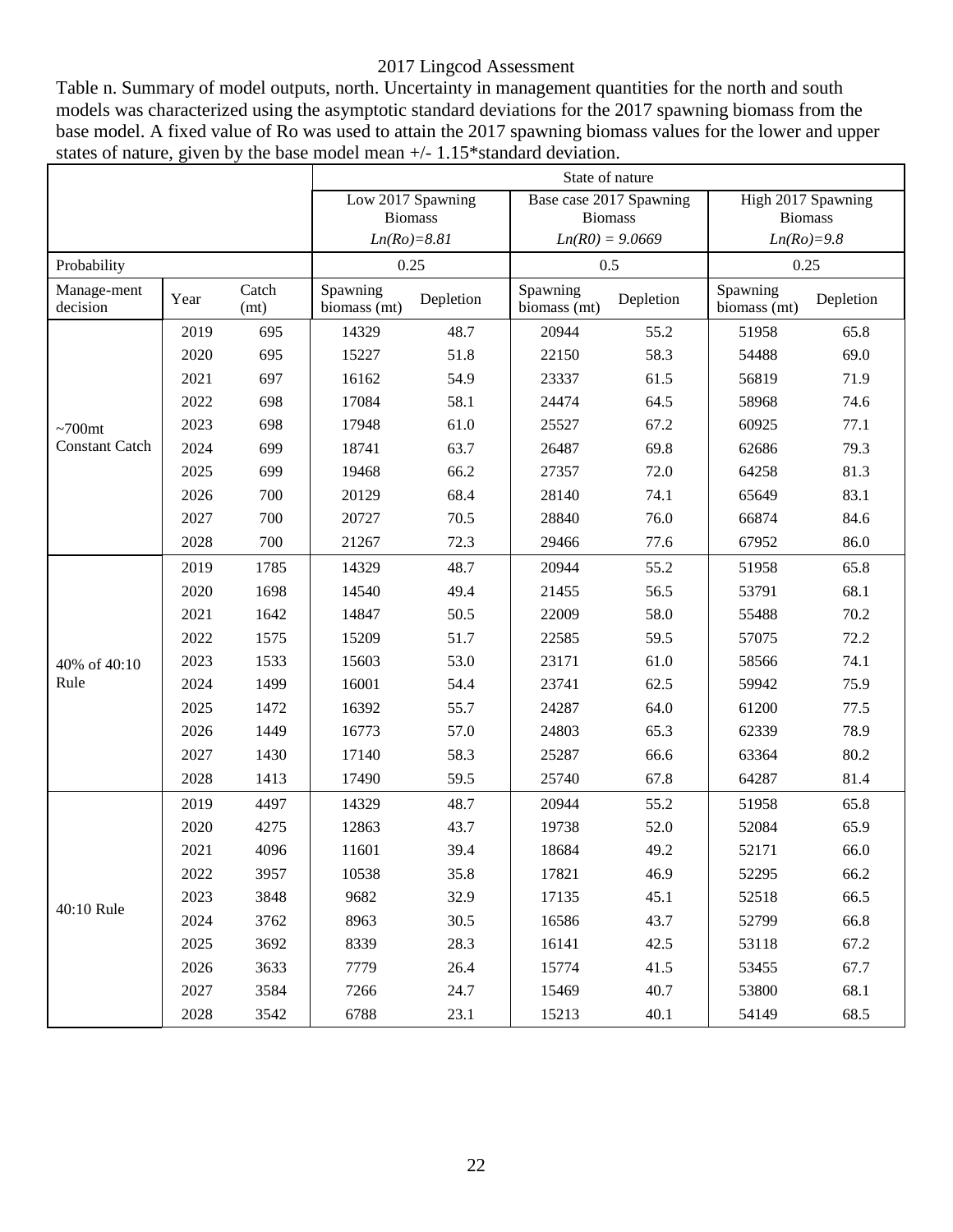Table o. Summary of model outputs using a buffer of 0.956, south. Uncertainty in management quantities for the north and south models was characterized using the asymptotic standard deviations for the 2017 spawning biomass from the base model. A fixed value of Ro was used to attain the 2017 spawning biomass values for the lower and upper states of nature, given by the base model mean  $+/- 1.15*$ standard deviation.

|                                              |      |              |          | <b>State of nature</b><br>Low<br>Base case<br>$Ln(R0) = 8.122$<br>$Ln(R0) = 8.493$<br>Spawning<br>Depletion<br>Depletion<br>output<br>output<br>(mt)<br>(mt)<br>24%<br>30%<br>3,400<br>6,055<br>3,239<br>23%<br>6,083<br>30%<br>24%<br>6,386<br>32%<br>3,359<br>26%<br>6,903<br>34%<br>3,647<br>3,983<br>28%<br>7,499<br>37%<br>4,329<br>31%<br>8,116<br>40%<br>33%<br>8,727<br>43%<br>4,676<br>5,026<br>35%<br>9,325<br>46%<br>9,904<br>38%<br>49%<br>5,375<br>40%<br>5,722<br>52%<br>10,460<br>30%<br>3,400<br>24%<br>6,055 |       |     |                            |                  |  |  |
|----------------------------------------------|------|--------------|----------|-------------------------------------------------------------------------------------------------------------------------------------------------------------------------------------------------------------------------------------------------------------------------------------------------------------------------------------------------------------------------------------------------------------------------------------------------------------------------------------------------------------------------------|-------|-----|----------------------------|------------------|--|--|
| Constant<br>700 mt<br>catch                  |      |              |          |                                                                                                                                                                                                                                                                                                                                                                                                                                                                                                                               |       |     |                            | High             |  |  |
|                                              |      |              |          |                                                                                                                                                                                                                                                                                                                                                                                                                                                                                                                               |       |     |                            | $Ln(R0) = 8.742$ |  |  |
| <b>Manageme</b><br>nt decision               | Year | Catch $(mt)$ | Spawning |                                                                                                                                                                                                                                                                                                                                                                                                                                                                                                                               |       |     | Spawning<br>output<br>(mt) | Depletion        |  |  |
|                                              | 2019 | 700          |          |                                                                                                                                                                                                                                                                                                                                                                                                                                                                                                                               |       |     | 8,885                      | 34%              |  |  |
| <b>75% ACL</b><br>catch<br>ABC 40-10<br>Rule | 2020 | 700          |          |                                                                                                                                                                                                                                                                                                                                                                                                                                                                                                                               |       |     | 9,017                      | 34%              |  |  |
|                                              | 2021 | 700          |          |                                                                                                                                                                                                                                                                                                                                                                                                                                                                                                                               |       |     | 9,478                      | 36%              |  |  |
|                                              | 2022 | 700          |          |                                                                                                                                                                                                                                                                                                                                                                                                                                                                                                                               |       |     | 10,210                     | 39%              |  |  |
|                                              | 2023 | 700          |          |                                                                                                                                                                                                                                                                                                                                                                                                                                                                                                                               |       |     | 11,054                     | 42%              |  |  |
|                                              | 2024 | 700          |          |                                                                                                                                                                                                                                                                                                                                                                                                                                                                                                                               |       |     | 11,927                     | 45%              |  |  |
|                                              | 2025 | 700          |          |                                                                                                                                                                                                                                                                                                                                                                                                                                                                                                                               |       |     | 12,790                     | 49%              |  |  |
|                                              | 2026 | 700          |          |                                                                                                                                                                                                                                                                                                                                                                                                                                                                                                                               |       |     | 13,628                     | 52%              |  |  |
|                                              | 2027 | 700          |          |                                                                                                                                                                                                                                                                                                                                                                                                                                                                                                                               |       |     | 14,430                     | 55%              |  |  |
|                                              | 2028 | 700          |          |                                                                                                                                                                                                                                                                                                                                                                                                                                                                                                                               |       |     | 15,191                     | 58%              |  |  |
|                                              | 2019 | 808          |          |                                                                                                                                                                                                                                                                                                                                                                                                                                                                                                                               |       |     | 8,885                      | 34%              |  |  |
|                                              | 2020 | 715          | 3,177    | 22%                                                                                                                                                                                                                                                                                                                                                                                                                                                                                                                           | 6,017 | 30% | 8,950                      | 34%              |  |  |
|                                              | 2021 | 798          | 3,290    | 23%                                                                                                                                                                                                                                                                                                                                                                                                                                                                                                                           | 6,312 | 31% | 9,403                      | 36%              |  |  |
|                                              | 2022 | 931          | 3,528    | 25%                                                                                                                                                                                                                                                                                                                                                                                                                                                                                                                           | 6,775 | 33% | 10,082                     | 38%              |  |  |
|                                              | 2023 | 1,031        | 3,737    | 26%                                                                                                                                                                                                                                                                                                                                                                                                                                                                                                                           | 7,239 | 36% | 10,792                     | 41%              |  |  |
|                                              | 2024 | 1,090        | 3,894    | 27%                                                                                                                                                                                                                                                                                                                                                                                                                                                                                                                           | 7,659 | 38% | 11,468                     | 44%              |  |  |
|                                              | 2025 | 1,126        | 4,019    | 28%                                                                                                                                                                                                                                                                                                                                                                                                                                                                                                                           | 8,040 | 40% | 12,100                     | 46%              |  |  |
|                                              | 2026 | 1,152        | 4,131    | 29%                                                                                                                                                                                                                                                                                                                                                                                                                                                                                                                           | 8,395 | 41% | 12,695                     | 48%              |  |  |
|                                              | 2027 | 1,173        | 4,236    | 30%                                                                                                                                                                                                                                                                                                                                                                                                                                                                                                                           | 8,727 | 43% | 13,251                     | 50%              |  |  |
|                                              | 2028 | 1,191        | 4,334    | 31%                                                                                                                                                                                                                                                                                                                                                                                                                                                                                                                           | 9,038 | 45% | 13,770                     | 52%              |  |  |
|                                              | 2019 | 1,077        | 3,400    | 24%                                                                                                                                                                                                                                                                                                                                                                                                                                                                                                                           | 6,055 | 30% | 8,885                      | 34%              |  |  |
|                                              | 2020 | 953          | 3,023    | 21%                                                                                                                                                                                                                                                                                                                                                                                                                                                                                                                           | 5,855 | 29% | 8,785                      | 33%              |  |  |
|                                              | 2021 | 1,063        | 3,010    | 21%                                                                                                                                                                                                                                                                                                                                                                                                                                                                                                                           | 6,012 | 30% | 9,097                      | 35%              |  |  |
|                                              | 2022 | 1,242        | 3,108    | 22%                                                                                                                                                                                                                                                                                                                                                                                                                                                                                                                           | 6,329 | 31% | 9,627                      | 37%              |  |  |
|                                              | 2023 | 1,375        | 3,150    | 22%                                                                                                                                                                                                                                                                                                                                                                                                                                                                                                                           | 6,621 | 33% | 10,165                     | 39%              |  |  |
|                                              | 2024 | 1,453        | 3117     | 22%                                                                                                                                                                                                                                                                                                                                                                                                                                                                                                                           | 6,848 | 34% | 10,651                     | 40%              |  |  |
|                                              | 2025 | 1,501        | 3040     | 21%                                                                                                                                                                                                                                                                                                                                                                                                                                                                                                                           | 7,028 | 35% | 11,086                     | 42%              |  |  |
|                                              | 2026 | 1,536        | 2945     | 21%                                                                                                                                                                                                                                                                                                                                                                                                                                                                                                                           | 7,182 | 35% | 11,486                     | 44%              |  |  |
|                                              | 2027 | 1,564        | 2839     | 20%                                                                                                                                                                                                                                                                                                                                                                                                                                                                                                                           | 7,318 | 36% | 11,855                     | 45%              |  |  |
|                                              | 2028 | 1,588        | 2724     | 19%                                                                                                                                                                                                                                                                                                                                                                                                                                                                                                                           | 7,439 | 37% | 12,195                     | 46%              |  |  |